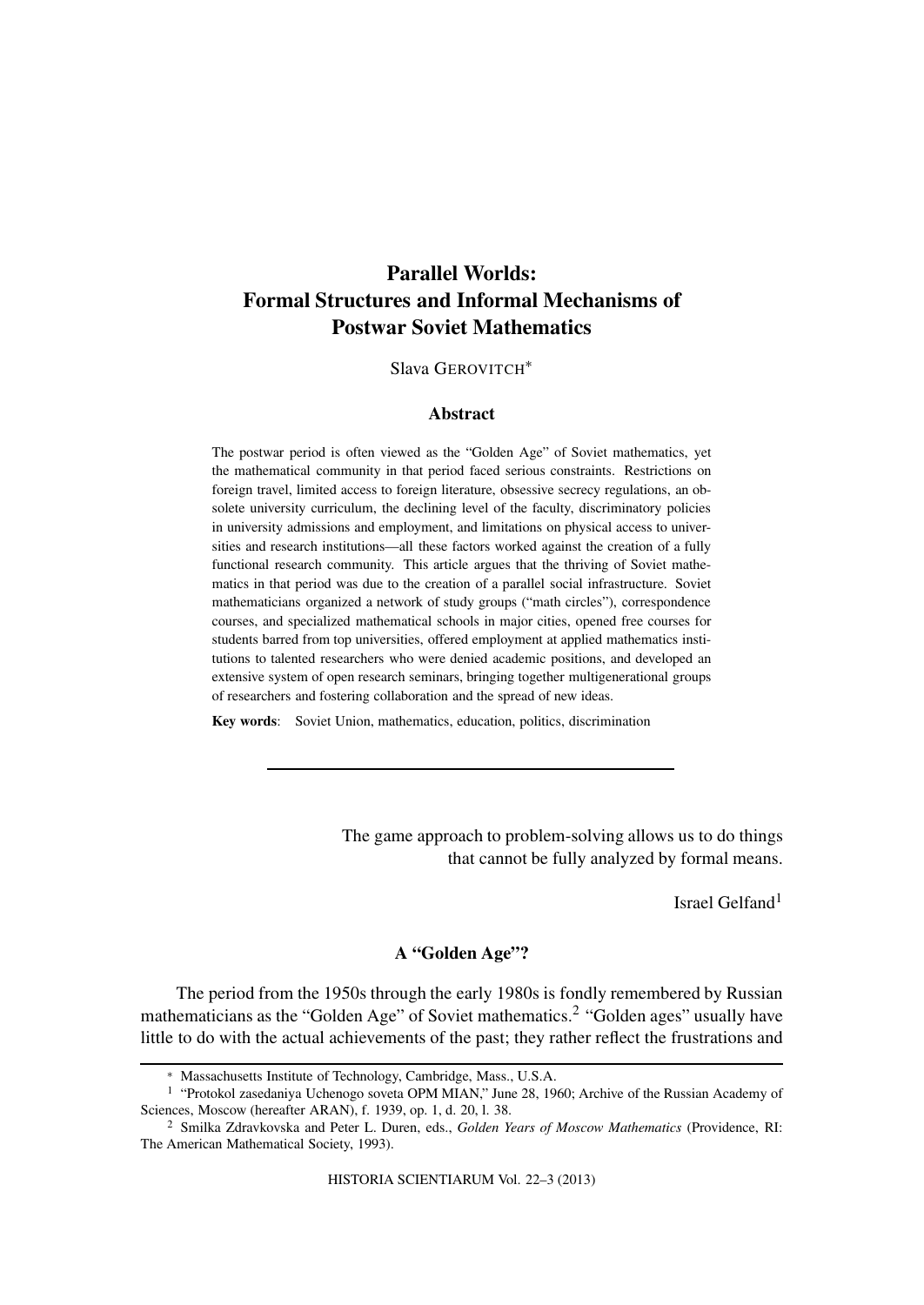failed hopes of the present projected onto the past. Yet, without idealizing this period, it is worth examining what was so unusual about it that made it possible to construct its image in collective memory as a "Golden Age."

Historians of science have traditionally explained the thriving of mathematics in the Soviet Union by its attractiveness to talented youth who could achieve success in this field by relying solely on their own efforts. Mathematics was viewed as a discipline free from the ideological pressures characteristic of research in the social and biological sciences. Loren Graham, for example, has argued, "Gifted young people gravitated to fields where achievement was possible despite the political and economic barriers of tsarist Russia and the Soviet Union."<sup>3</sup> The so-called "blackboard rule" is also often evoked to explain why Russian scholars excelled in fields in which minimal resources, such as blackboard and chalk, would suffice, and which, therefore, were not heavily dependent on government support. The phrase "blackboard rule" was coined by Thane Gustafson, who has argued that "Soviet pure science is strongest in fields that depend the least on material support," most notably, in mathematics.<sup>4</sup> Such explanations, however, raise the question whether a concentration of talent and the simplicity of research tools are sufficient to produce good scholarship. If mathematics is viewed as an activity of the mathematical community, rather than an individual pursuit, then a crucial component must be the social infrastructure that supports research: a social space where scholars can meet and discuss their research, publishing outlets for the dissemination of results, and the freedom to put forward innovative ideas.

An examination of the actual conditions in which Soviet mathematics was practiced at the time reveals a paradoxical situation. Soviet mathematics in its official settings faced serious obstacles in all three aspects of the social infrastructure. Mathematical institutions and discursive norms were anything but conducive to productive research. This paper will focus specifically on the problems typical of the postwar period and on some strategies of Soviet mathematicians to circumvent those barriers.

## **Travel restrictions: Limiting international contacts**

In general terms, Soviet mathematics in the postwar period could be viewed as confined in a restricted space. It was restricted in several aspects: geographical, conceptual, administrative, and even physical. The situation evolved over the course of forty years, of

<sup>3</sup> Loren R. Graham, *Science in Russia and the Soviet Union: A Short History* (Cambridge, UK: Cambridge University Press, 1993), p. 201. Interestingly, in the 19th century Russian radical youth looked down on mathematics precisely because of its stereotypical image as an aloof discipline standing above social concerns. According to Alexander Vucinich, "Because mathematics was cold, logically involved, and ideologically neutral, it was not especially attractive to the growing ranks of science enthusiasts in Russia"; *Science in Russian Culture: 1861–1917* (Stanford, Calif.: Stanford University Press, 1970), p. 166.

<sup>4</sup> Thane Gustafson, "Why Doesn't Soviet Science Do Better Than It Does?", in Linda L. Lubrano and Susan Gross Solomon, eds., *The Social Context of Soviet Science* (Boulder, Co.: Westview Press, 1980), p. 32. Alexander Vucinich also argued that physiology developed more slowly than mathematics in 19th-century Russia because "mathematics required no expensive laboratories, whereas modern physiology was impossible without them"; *Science in Russian Culture: A History to 1860* (Stanford, Calif.: Stanford University Press, 1963), p. 338. See also Graham, *Science in Russia and the Soviet Union*, p. 207.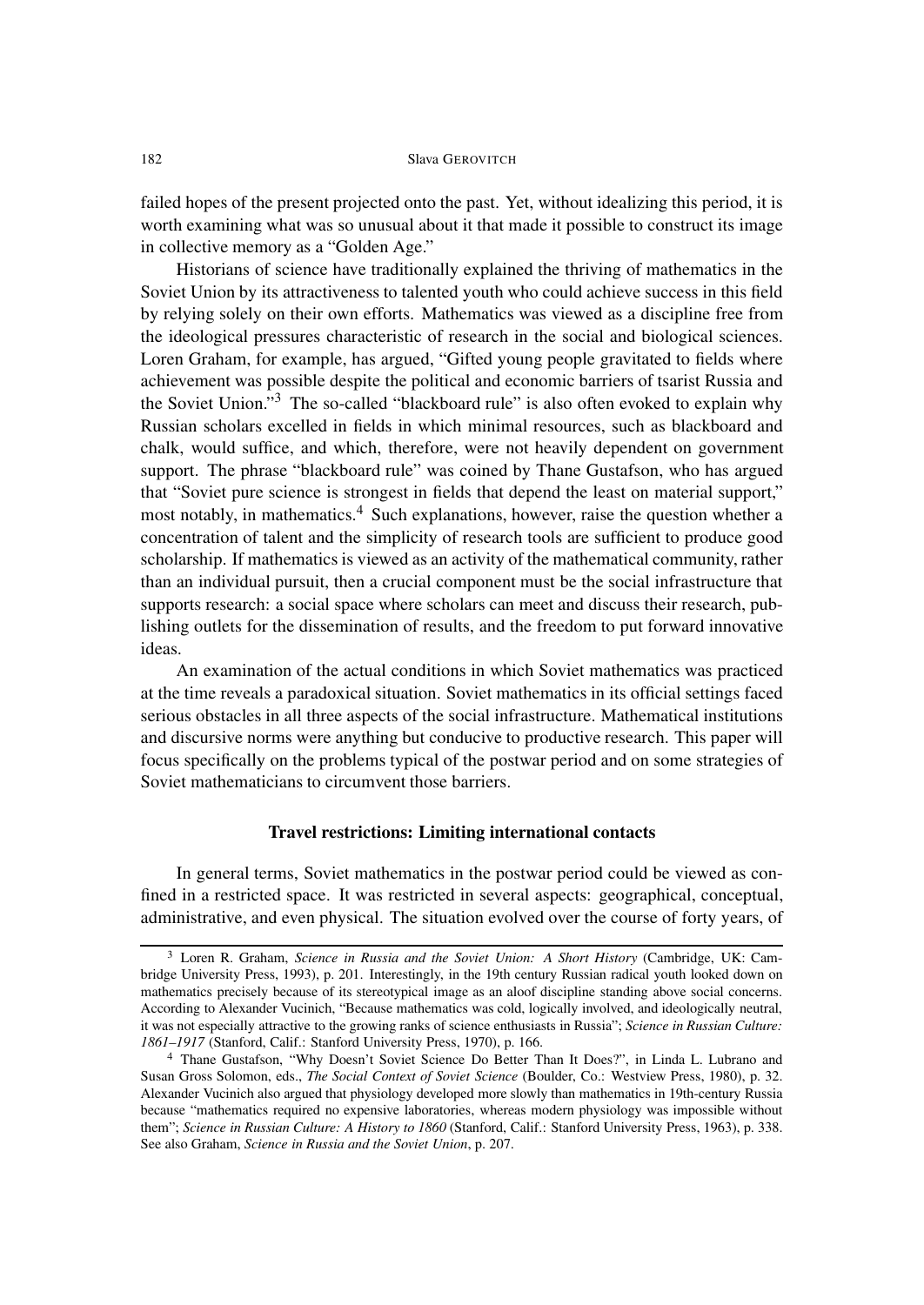course, and this picture would be an unavoidable oversimplification.

First, Soviet mathematicians had relatively weak ties with the international community. Foreign travel was severely limited. In the late Stalinist period, at the height of the ideological campaign against "cosmopolitanism," Soviet academics had to avoid any scholarly contacts with foreigners to evade the accusation of "kow-towing" before the West. In 1950, the Soviet Academy of Sciences declined an invitation to the International Congress of Mathematicians in Cambridge, UK, on the pretext that "Soviet mathematicians are too busy with their routine work and cannot attend the congress."<sup>5</sup> Starting in 1954, Soviet delegations began attending the congresses, but the delegation membership was tightly controlled by the Soviet authorities. Junior mathematicians and those who made political transgressions could not travel at all, and even leading mathematicians personally invited to give a talk at international congresses were often barred from attending them. For example, the corresponding member of the Academy of Sciences Israel Gelfand was not allowed to travel to the 1954 Congress in Amsterdam; someone else presented his paper. At the last moment the Soviets included another mathematician in their delegation, even though he did not present a paper.<sup>6</sup> Although repeatedly invited to international congresses, Gelfand did not attend any congresses held abroad until the 1980s. The mathematician Mstislav Keldysh, president of the Soviet Academy of Sciences in 1961–1975, reportedly commented, "The harm from not letting Gelfand go abroad has already succeeded any potential harm from letting him go."<sup>7</sup>

Access to foreign books and journals was also limited. Translated volumes were printed in small runs and quickly sold out. Obtaining them through second-hand bookstores was a matter of good luck. Citing foreign authors could be viewed as diminishing the contribution of Soviet mathematicians. Publishing in foreign journals required special permission and was often looked upon with suspicion as a sign of political disloyalty. When observing a rare instance of lively exchange with foreign scholars at an international conference, Gelfand once remarked, "Of course, we live in a prison."<sup>8</sup>

## **Conceptual restrictions: Imposing a rigid curriculum**

Although advanced by Western standards, the mathematics curriculum even at leading Soviet universities was very rigid and emphasized technical skill over conceptual depth. Under the Soviet educational model, all students were put through the same obligatory sequence of courses, often outdated. Because of political and ethnic purges conducted among the faculty, and the rigidity and conservatism of the educational system as a whole,

<sup>5</sup> Michael Monastyrsky, *Modern Mathematics in the Light of the Fields Medals* (Wellesley, MA: A. K. Peters, 1998), p. 13.

<sup>6</sup> P. S. Aleksandrov, "Otchet delegatsii AN SSSR na Mezhdunarodnom matematicheskom kongresse 1954 g.," January 1955; ARAN, f. 471, op. 1, d. 97a, ll. 18–37.

<sup>7</sup> Quoted in Vladimir Uspenskii, "Lermontov, Kolmogorov, zhenskaya logika i politkorrektnost'," in *Trudy po NEmatematike*, vol. 2 (Moscow: OGI, 2002), p. 1223.

<sup>8</sup> Quoted by Anatoly Vershik in Vladimir Retakh, ed., "Israel Moiseevich Gelfand, Part I," *Notices of the AMS*, vol. 60, no. 1 (January 2013): 15.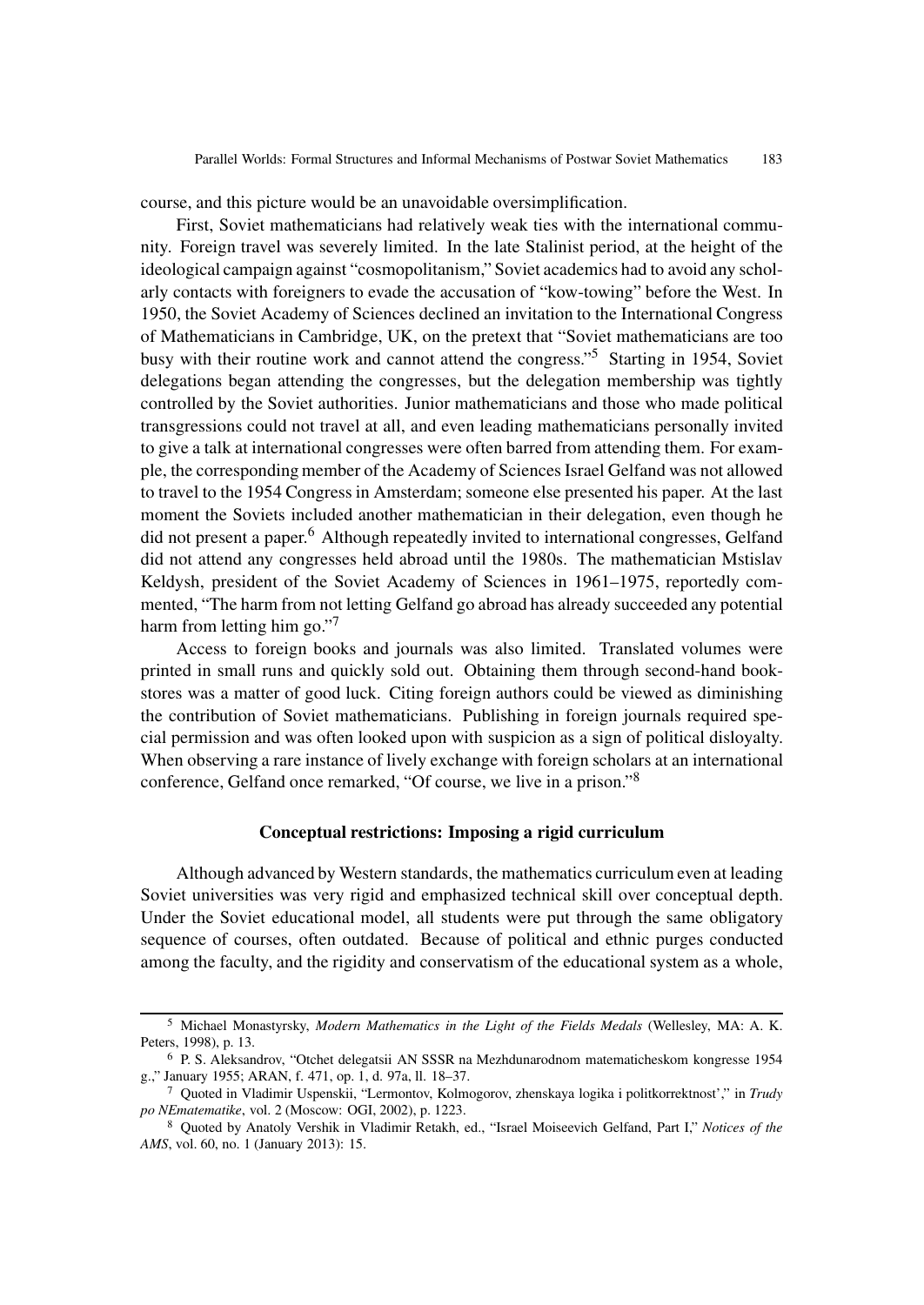a "dramatic decline" occurred in the quality of math teaching.<sup>9</sup> Universities rarely if ever offered courses in new, booming research fields, such as algebraic topology.

The efforts to introduce new courses often faced resistance. A former Moscow University lecturer has remarked, "Much should be changed in teaching, but you can change almost nothing at the University. The University is an automatically moving machine. Professor Vladimir Mikhailovich Tikhomirov for 20 years tried to revise the course of analytical geometry at Moscow University's Faculty of Mechanics and Mathematics, known as Mekhmat. Everybody agreed, yet the revision did not occur, because, they explained, one could not take a gear out of clockwork and replace it with a gear of a different size."<sup>10</sup>

In the 1970s the efforts to expand the curriculum by inviting leading mathematicians from outside the University, working for little or not pay, to offer open seminars or specialized courses faced systematic opposition from the Mekhmat officials. Professor Feliks Berezin had to appeal to the University administration "to restore the long-held tradition that every actively working mathematician, even not a member of the faculty, may lead a special seminar or read a special course either without pay or for hourly rates." He argued that "among the traditions of our Department, there has always been a very free atmosphere -\*of active participation of mathematicians, who are not members of the faculty, possibility to lead seminars or specialized courses... The current Administration is the first to regulate such a practice, without, incidentally, coordinating this regulation in any way with the scientific value of the program or with the popularity among the students attending the special course or special seminar."<sup>11</sup>

# **Political restrictions: Barring the "undesirables"**

Despite the limitations of their curriculum, the leading universities were still the best places to get education, for other institutions were even more limited in their offerings. Without access the elaborate system of fundamental lower-level courses of Mekhmat, "the road to professional mathematics was, if not totally closed, then at least greatly hampered."<sup>12</sup>

In the early 1970s, however, the policy of admission to leading universities was drastically reconsidered and became heavily biased. Access to Moscow and Leningrad universities and a few other leading institutions of higher education was severely limited for the "undesirables"—groups which included the Jews, students suspected of political dissent, and sometimes, ironically, graduates of schools with advanced math instruction.<sup>13</sup> Jewish

<sup>9</sup> Andrei Zelevinsky, "Remembering Bella Abramovna," in *You Failed Your Math Test, Comrade Einstein*, ed. Mikhail A. Shifman (Singapore: World Scientific, 2005), p. 192.

<sup>10</sup> Nikolai Konstantinov, interview by Aleksandr Kostinskii, 2 June 2004, Radio Liberty (http://www.svoboda.org/content/transcript/24197560.html).

<sup>&</sup>lt;sup>11</sup> Felix Berezin, "Letter to Academician R. V. Khokhlov, the Rector of the Moscow State University" (1977), in *Felix Berezin: The Life and Death of the Mastermind of Supermathematics*, ed. M. Shifman (Singapore: World Scientific, 2007), p. 240, 238.

<sup>12</sup> Zelevinsky, "Remembering Bella Abramovna," p. 192.

<sup>13</sup> Mikhail Tsfasman, "Sud'by matematiki v Rossii," Lecture at Bilingua Café, Moscow, June 28, 2008 (http://polit.ru/article/2009/01/30/matematika/).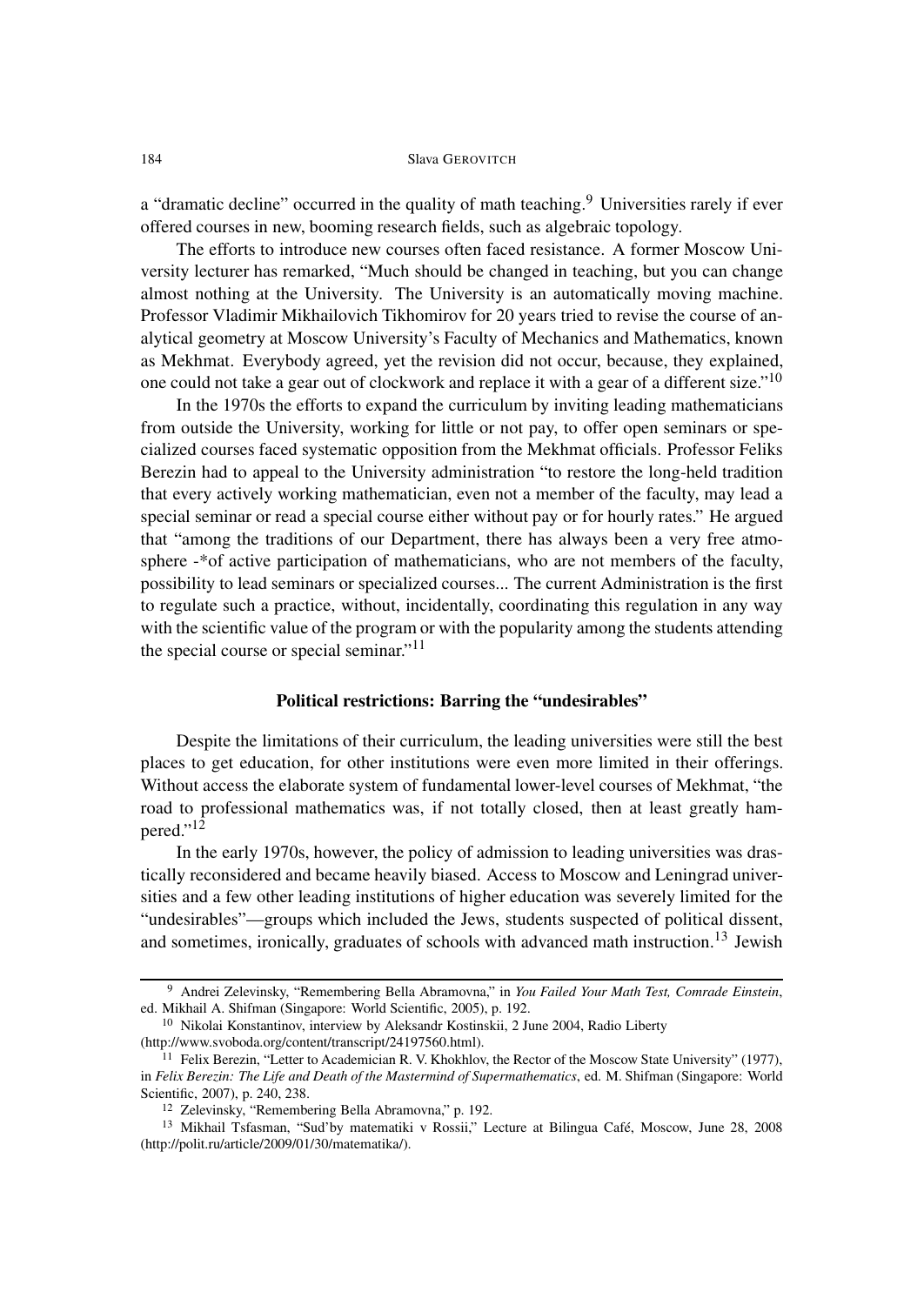applicants were usually separated from the rest, hoarded in one room, and subjected to a grueling procedure of systematic elimination. They were given problems known as "killer" or "murderous" problems, which far exceeded in difficulty the problems given to the other applicants. According to many reports, "the students were given these problems one after another until they failed one of them, at which point they were given a failing mark."<sup>14</sup>

The "killer" problems were comparable to the most difficult problems offered at All-Union Math Olympiads, and sometimes were directly borrowed from the Olympiads.<sup>15</sup> In 1999, the prominent mathematician Ilan Vardi, then a visiting professor at Institut des Hautes Études Scientifiques in Bures-sür-Yvette, France, attempted to solve 25 "killer" problems. It took him six weeks of continuous work to solve the 25 problems; on average, more than a day and a half per problem.<sup>16</sup> Very few Jewish applicants were able to survive the ordeal. Two Moscow mathematicians and human rights activists, Boris Kanevskii and Valerii Senderov, collected statistics about the discrimination of Jews during admissions exams to Mekhmat. The discrepancy in the admissions figures of Jewish and non-Jewish graduates of Moscow math schools is telling. In 1979, of the 40 Jewish applicants, among them 26 Olympiad winners, only 6 were admitted. Of the 47 non-Jewish applicants, among them 14 Olympiad winners, 40 were admitted.<sup>17</sup> Kanevskii and Senderov termed such policies an "Intellectual Genocide."<sup>18</sup>

As a result, the "undesirables" were often consigned to second-tier educational institutions and effectively barred from graduate school. For them, self-study was the only way to learn cutting-edge mathematics.

## **Administrative restrictions: Controlling the institutions**

Repeating the general Soviet pattern of administration of teaching and research, Soviet mathematics had a rigid hierarchical organization. Directors of research institutions and heads of university departments wielded enormous administrative power over hiring and firing, giving or withholding permissions for foreign travel, and promotions. Several key institutions controlled everything—the Institute of Mathematics of the Soviet Academy of Sciences, which employed about 100 full-time researchers; the National Committee of Soviet Mathematicians, overseeing Soviet participation in international conferences and or-

<sup>14</sup> Tanya Khovanova and Alexey Radul, "Jewish Problems," October 18, 2011

<sup>(</sup>http://arxiv.org/abs/1110.1556), p. 2. For a detailed account by a student subjected to this procedure, see Edward Frenkel, "The Fifth problem: math & anti-Semitism in the Soviet Union," *The New Criterion* 31 (October 2012): 4 (http://www.newcriterion.com/articles.cfm/The-Fifth-problem–math—anti-Semitism-in-the-Soviet-Union-7446).

<sup>15</sup> A. Shen, "Entrance Examinations to the Mekh-mat," *The Mathematical Intelligencer*, vol. 16, no. 4 (1994): 7.

<sup>16</sup> Ilan Vardi, "My Role as an Outsider," in *You Failed Your Math Test,* ed. Shifman, p. 105. In 1975 Valerii Senderov asked eight top math students in the country, who were at a summer camp preparing to represent the Soviet Union at the International Math Olympiad, to solve a set of "killer" problems. After a month, the eight students solved only half of the problems; Khovanova and Radul, "Jewish Problems," p. 2.

<sup>17</sup> Shen, "Entrance Examinations to the Mekh-mat," p. 8.

<sup>18</sup> B. Kanevsky and V. Senderov, "Intellectual Genocide," in *You Failed Your Math Test*, ed. Shifman, pp. 110–133.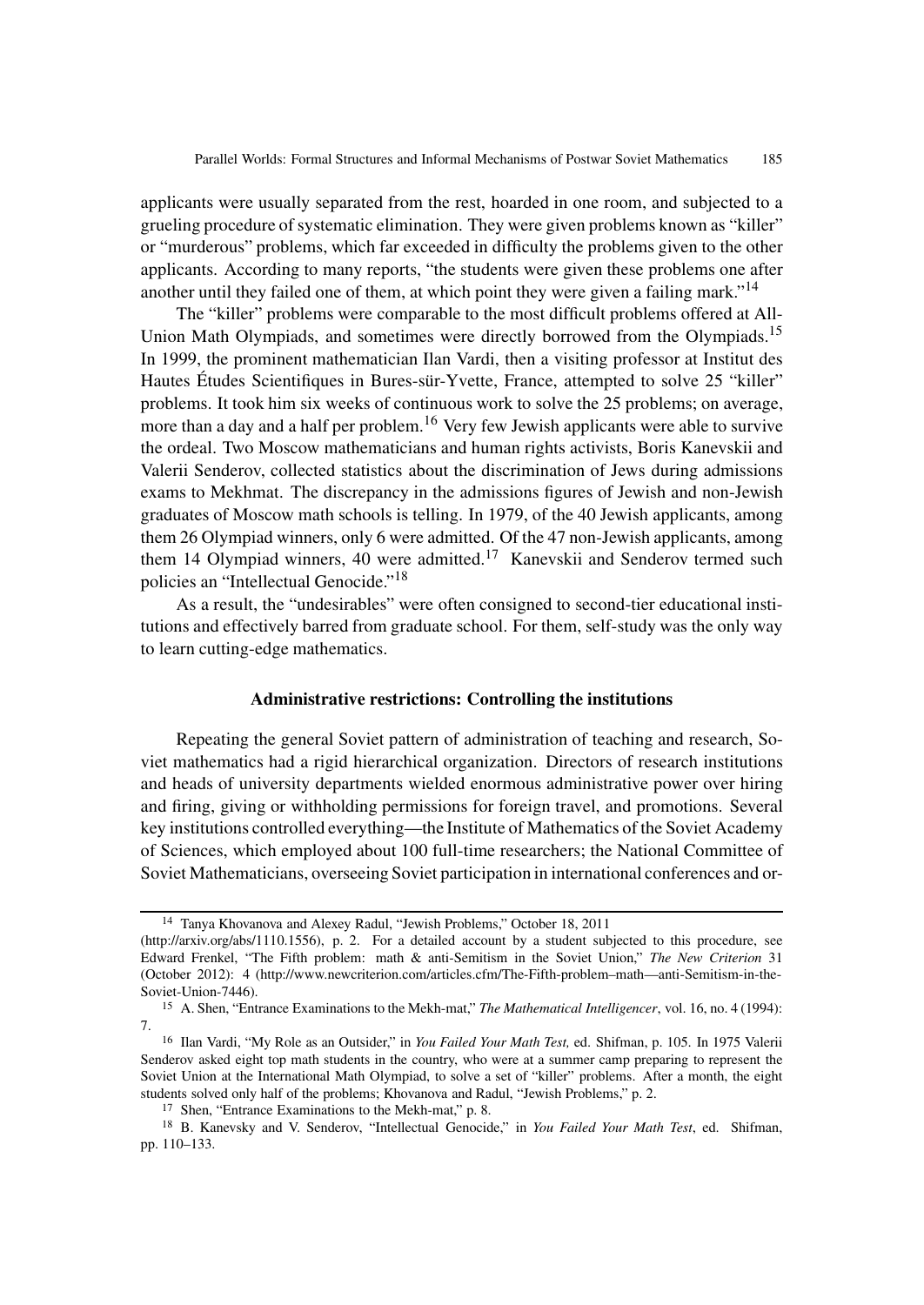ganizations; the All-Union Certification Commission, which officially certified academic degrees; and the editorial boards of leading journals and publishing houses. The leadership of these institutions was in the hands of a select group of Party loyalists, who vigorously promoted their supporters, while placing barriers in the path of "undesirables." Some administrators acted following hints or "signals" from above, others were motivated by personal hatred or anti-Semitic views. The mathematics community was thus split into "us" and "them"—those supporting the ruling clique and those opposing it. The clique systematically discriminated against their opponents. Even leading mathematicians who disagreed with these policies were not allowed to travel abroad, take graduate students, or hire bright young researchers, who fell under the rubric of "undesirables."<sup>19</sup>

Discriminatory hiring policies effectively excluded the "undesirables" from mathematical research organizations. Several leading mathematicians had to work at nonacademic institutions, pursuing pure mathematics as a hobby. Besides the strain on their time and finances, this also made it very difficult for them to publish their results. Most scholarly journals in the Soviet Union required certification that a submitted article did not contain classified information. One had to obtain a clearance certificate at one's workplace, and "it was very difficult to get such a 'certification' for a person who was not an employee of an institution officially designated to carry out research in the given area."20

Informal interactions between professors and students were discouraged. In 1956 the leading mathematicians Pavel Aleksandrov nostalgically recalled the prewar years, when "students gathered in seminars, like Luzin's seminar. . . A large group of students led by the head of the seminar formed a collective. . . Professors lived together with students in dormitories. Later this was stopped. The socialization between professors and students was discouraged. Student visits to professors' homes, introduced by Professor D. F. Egorov, were not recommended. Instead, students were divided into groups."<sup>21</sup>The same year Aleksei Liapunov, professor of Moscow University and a researcher at the Institute of Applied Mathematics, was chastised by his fellow Communist Party members for organizing a home study group (on mathematical methods in biology): "The error of comrade Liapunov was that he has violated the Party ethics by holding meetings of a youth study group in his home, outside the control of political organizations," such the Communist Party or the Communist Youth League. $^{22}$ 

<sup>19</sup> For example, Vladimir Arnold, an invited speaker at the 1983 International Congress in Warsaw, was not allowed to attend; Vladimir Rokhlin, who over 20 years advised a large number of outstanding students at Leningrad University, was reportedly unable to hire any of them; see A. Vershik, "Science and Totalitarianism," in *You Failed Your Math Test,* ed. Shifman, pp. 145–147.

<sup>20</sup> Ibid., p. 148.

<sup>21</sup> Stenogramma obshchego sobraniya professorov MGU, 26 October 1956; Central Municipal Archive of Moscow, f. 1609, op. 2, d. 415, l. 19. On the rich tradition of informal interactions between the leading mathematicians of the Moscow school of mathematics Dmitrii Egorov and Nikolai Luzin and their students, including Pavel Aleksandrov, see Loren Graham and Jean-Michel Kantor, *Naming Infinity: A True Story of Religious Mysticism and Mathematical Creativity* (Cambridge, MA: Belknap Press of Harvard University Press, 2009).

<sup>&</sup>lt;sup>22</sup> Mstislav Keldysh, in Protokol  $\sharp 7$  zasedaniya partiinogo biuro Otdeleniya prikladnoi matematiki, September 27, 1956; Central Archive of Social Movements of Moscow, f. 8033, op. 1, d. 3, l. 63.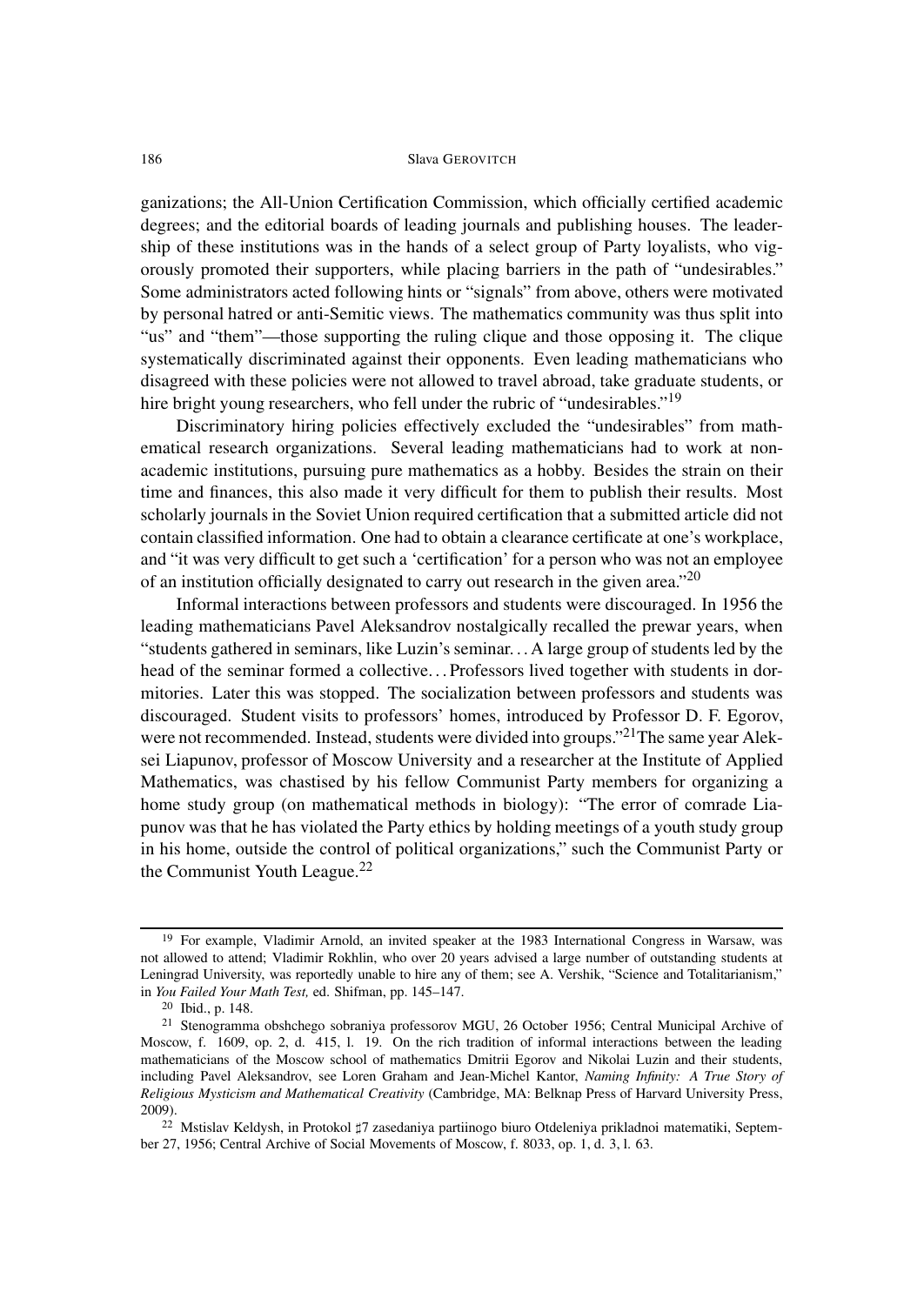#### **Physical restrictions: Building fences**

Exchange of ideas in the mathematics community was hampered by the physical isolation of leading institutions. Physical access to research institutions and universities was limited to the members of these institutions; the territory was often fenced and guarded; outsiders had to obtain temporary passes, which was often difficult if not impossible. Moscow University, for example, was surrounded by a formidable fence. A guard at the entrance booth was checking IDs and turning away anyone not affiliated with Moscow University.

Resourceful visitors invented many creative ways of circumventing the guards. Effective strategies included: presumption (busily walking through with an indifferent air), substitution (flashing a similarly-looking ID card from another institution), and brute force (plainly climbing the fence). Even foreign visitors had to be "smuggled" into Moscow University to pass the guards. $2<sup>3</sup>$  The audience of mathematical events was therefore selfselected for creativity.

All these factors worked against the creation of a fully functional mathematical community. In other words, the conditions in which Soviet mathematics developed in the 1950s-80s looked like a recipe for disaster, not for a "golden age."

## **A paralle social infrastructure**

Moscow University, the citadel of Soviet higher education, epitomized all these restrictions. This building, a Stalin-era 36-story Baroque/Gothic skyscraper on Sparrow Hills, thrust its pointed top 240 meters high, remaining the tallest building in Europe until 1990. It apparently symbolized the Soviet students' unstoppable quest for knowledge, but its Faculty of Mechanics and Mathematics, the largest and most revered mathematics department in the Soviet Union, effectively enforced all the restrictions outlined above.

Yet it was precisely at Moscow University that Soviet mathematicians developed practices that undermined these policies and made Soviet mathematics the envy of the world. The thriving of Soviet mathematics in this period was due to the creation of a parallel social infrastructure, which existed apart from and in some sense in opposition to the official institutions.

Soviet mathematicians developed a number of strategies to overcome the restrictions faced by the mathematics community. They organized a network of study groups ("math circles"), correspondence courses, and specialized mathematical schools in Moscow and other major cities, selecting talented high school students and giving them instruction at an advanced level. Math Olympiads and other competitions proliferated, providing opportunities for "undesirables" to gain access to leading universities. Free evening courses were open to students who were barred from top educational institutions. Employment at computer centers and applied mathematics institutions was offered to "undesirables" who could not be employed as mathematics researchers. Finally, an extensive system of open

<sup>23</sup> Pierre Deligne, interview by Robert MacPherson, May 14, 2011 (http://simonsfoundation.org/science\_lives\_video/pierre-deligne/), part 17.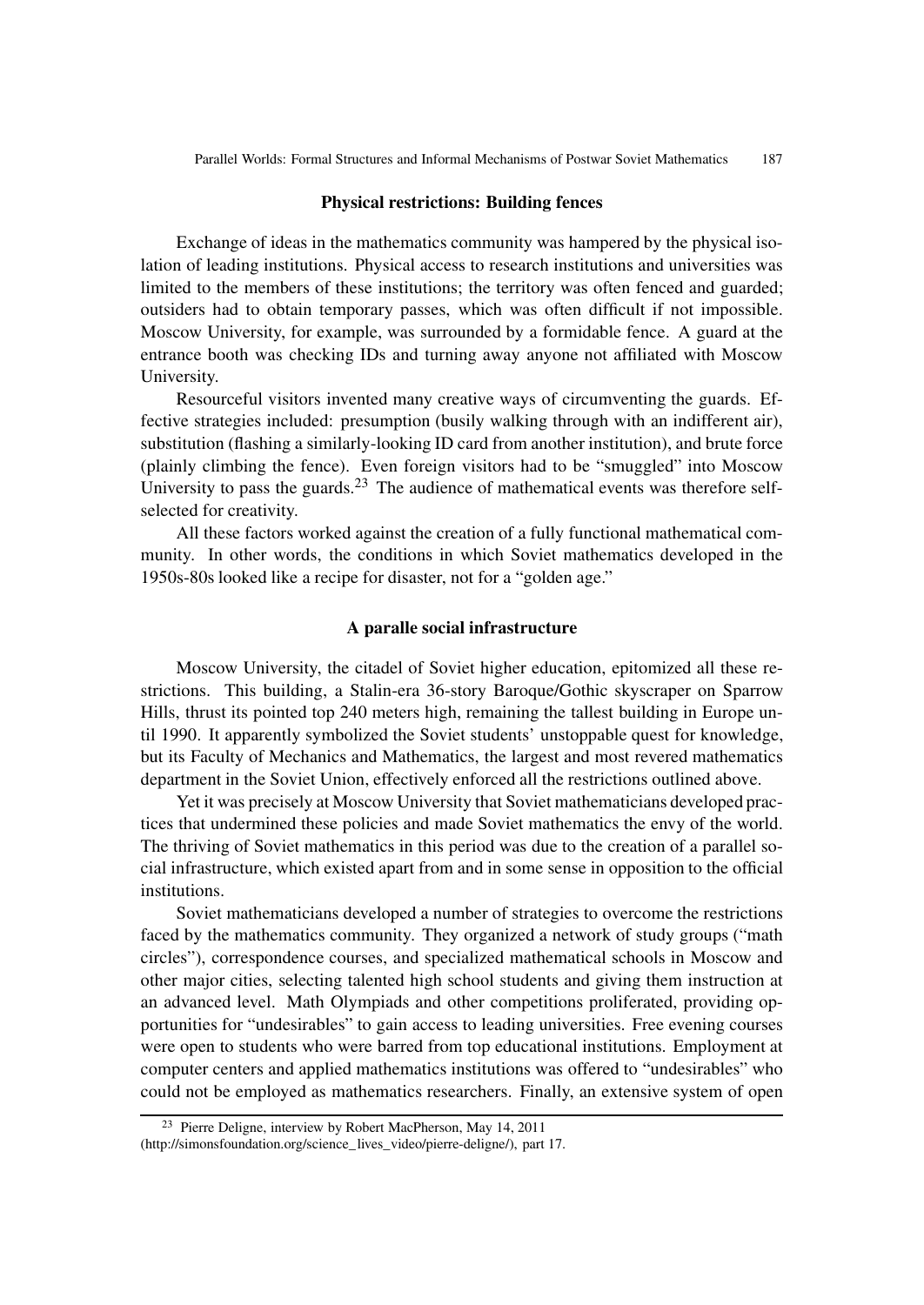research seminars brought together multigenerational groups of researchers and fostered collaboration and the spread of new ideas.

## **Math schools**

As a result of academic mathematicians' efforts, in the 1960s a network of specialized mathematical schools emerged in major Soviet cities. Several mathematicians, involved in the nuclear weapons program, used the authority they gained from this high-priority work to advance their own agenda of improving mathematical education in select schools. Citing the Soviet military's growing demand for computer programmers, they took advantage of Khrushchev's ongoing reform of school education. To address the shortage of qualified workforce, in late 1958 the Soviet school system was reorganized. Obligatory training in various industrial professions was introduced in high schools. Mathematicians and physicists quickly realized that they could make this reform serve their own needs. The leading nuclear physicists Andrei Sakharov and Iakov Zel'dovich publicly called from the pages of the Party mouthpiece *Pravda* to establish specialized math and physics schools.<sup>24</sup> The prominent mathematicians Andrei Kolmogorov and Mikhail Lavrent'ev also added their voices.<sup>25</sup>

While prominent scientists were lobbying the government, ordinary mathematicians and physicists developed local initiatives. Under the banner of preparing computer programmers, they began organizing specialized high schools with advanced instruction in mathematics and physics without any order from above. In 1958 Moscow School  $\sharp 2$  organized computer programming courses with the support of the Institute of Precise Mechanics and Computer Technology, which was located across the street.<sup>26</sup> In 1959 Semyon Shvartsburd, a leading specialist in mathematical education, introduced computer programming at School #444, and then developed advanced mathematics curriculum, adopted in many other schools.<sup>27</sup> In 1961, mathematician Aleksandr Kronrod from the Institute of Theoretical and Experimental Physics organized a specialized class for mathematics and computer programming at School  $\sharp 7$  in Moscow and began teaching there himself.<sup>28</sup> His graduate student Nikolai Konstantinov also taught at the school and later organized math classes in Moscow schools  $\sharp$ 57 and  $\sharp$ 179. The large number of Jewish students enrolled in School  $\sharp 7$  alarmed local Party authorities, and the school administration was forced to limit the admission of Jews. Among others, they turned away the son of Israel Gelfand. Gelfand, who had been responsible for crucial calculations for the hydrogen bomb at the

<sup>24</sup> Ia. Zel'dovich and A. Sakharov, "Nuzhny estestvenno-matematicheskie shkoly," *Pravda* (19 November 1958), reprinted in A. M. Abramov, *Kikoin. Kolmogorov. FMSh MGU*, 2nd ed. (Moscow: Fazis, 2008), pp. 111– 113.25 Abramov, *Kikoin. Kolmogorov. FMSh MGU*, pp. 115–131.

<sup>26</sup> Georgii Efremov and Aleksandr Koval'dzhi, comps., *Zapiski o Vtoroi shkole*, 2nd ed. (Moscow: Novosti, 2006) (http://ilib.mccme.ru/2/).

<sup>27</sup> E. Dynkin, et al., comps., *Matematicheskaya shkola. Lektsii i zadachi*, vyp. VI (Moscow: Moscow University, 1965), pp. 63–68.

<sup>28</sup> V. M. Tikhomirov, "A. S. Kronrod (1921–1986)," *Matematicheskoe prosveshchenie*, series 3, no. 2 (2006): 49–54.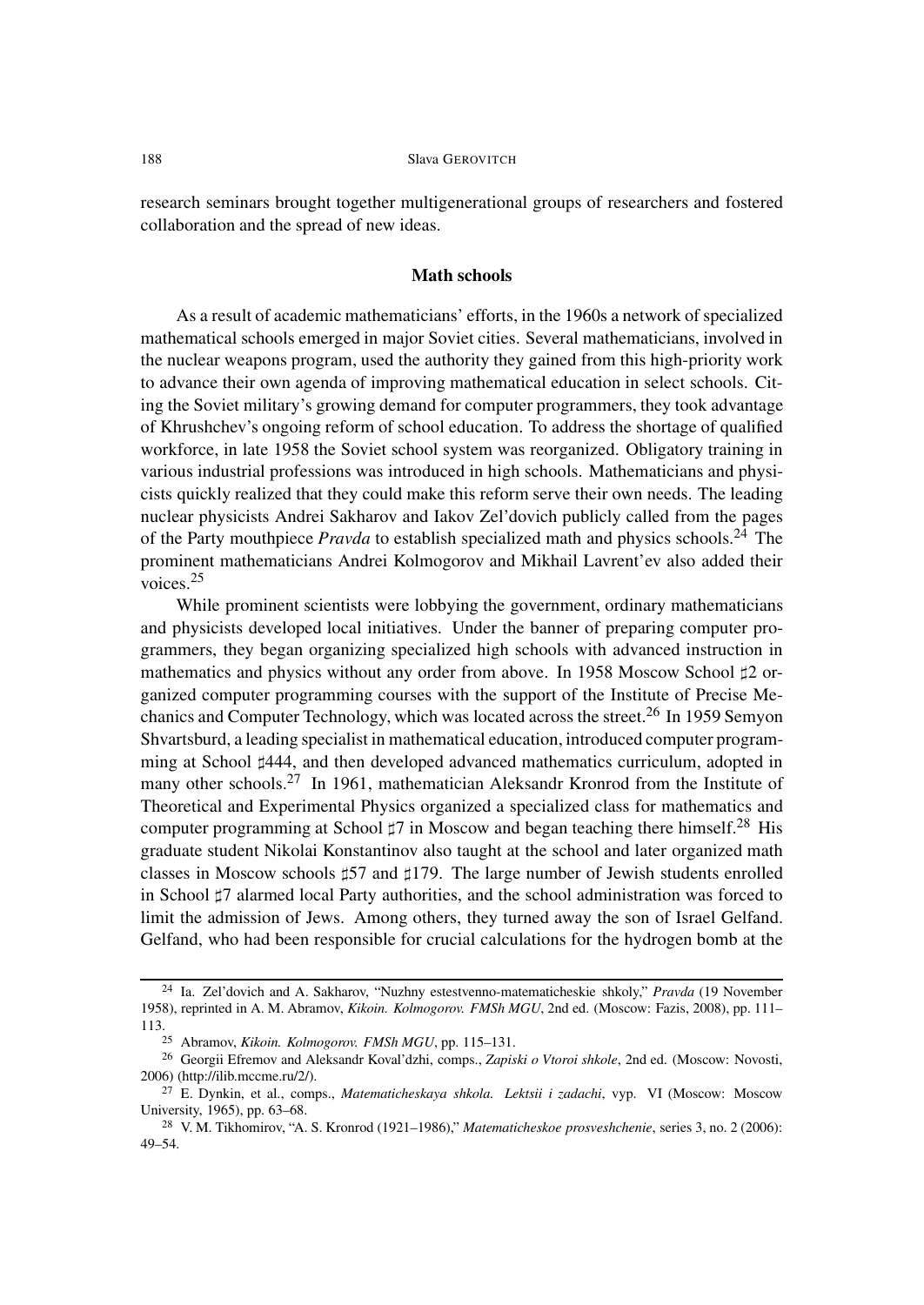Institute of Applied Mathematics, quickly found a solution: he enrolled his son in School -2 and made arrangements to establish a mathematical class there, in exchange for his own teaching in the school. Professor of Moscow University Evgenii Dynkin and many other academics also taught in the school.<sup>29</sup>

In the meantime, in September 1962, on the initiative of the director of the Leningrad branch of the Steklov Mathematical Institute Georgii Petrashen' and mathematician Viktor Zalgaller, School #239 in Leningrad was turned into a school with advanced math and physics instruction.<sup>30</sup> At the same time, two others math and physics schools,  $\sharp 30$  and  $\sharp 38$ , were open in the vicinity of Leningrad University. Leading academic mathematicians and physicists developed the curriculum, and often taught in these schools as well, since regular teachers were not trained to teach advanced courses. In spring 1963, the University forged an agreement with Leningrad Boarding School  $\sharp 7$  to select 120 students for 4 specialized math classes. The arrangement was kept secret from the Leningrad City Department of Education, which did not like the University's involvement in school activities.<sup>31</sup> Similar initiatives emerged at Moscow, Novosibirsk, and Kiev universities.<sup>32</sup>

Eventually the Soviet government yielded to the lobbying of the academic scientists. In August 1963, it adopted a resolution formally establishing four boarding schools with advanced training in physics and mathematics or chemistry and biology, affiliated with four major universities in Moscow, Leningrad, Kiev, and Novosibirsk.<sup>33</sup> University professors and academic researchers were closely involved in shaping the curriculum and teaching at these schools. Soon similar boarding schools were established in the Soviet republics of Armenia, Georgia, Kazakhstan, and Lithuania, and in other regions of Russia.<sup>34</sup> The boarding schools served only students living outside major university centers, while the network of math schools in Moscow and Leningrad also continued to grow.

Students were selected through a network of math competitions and rigorous oral and written entrance exams. The selection took into account only math and physics knowledge and promise, completely ignoring the applicants' previous school record, emphasizing that the math schools used criteria different from the rest of the Soviet educational system.<sup>35</sup>

<sup>29</sup> Nikolai Konstantinov, interview by Liubov' Borusiak, September 29, 2010 (http://www.polit.ru/article/ 2010/09/29/matheducation/). On the wide involvement of Soviet professional mathematicians in school education, see Alexey Sossinsky, "Mathematicians and Mathematics Education: A Tradition of Involvement," Chapter 5 in *Russian Mathematics Education: History and World Significance*, eds. Alexander Karp and Bruce R. Vogeli (Singapore: World Scientific, 2010), pp. 187–222.

<sup>30</sup> Lev Lur'e, in "Fiziko-matematicheskie shkoly," TV program on Channel 5, Russia, October 18, 2008 (http://www.5-tv.ru/video/502760/).

<sup>&</sup>lt;sup>31</sup> T. V. Burkova, *FMSh*  $\sharp$ 45—Akademicheskaya gimnaziia: Ocherki istorii (St. Petersburg, 1993) (http://www.agym.spbu.ru/lib/BurkovaTV.doc).

<sup>&</sup>lt;sup>32</sup> Two influential scholars, mathematician Andrei Kolmogorov and physicist Isaak Kikoin, played a key role in the establishment of the Boarding School of Physics and Mathematics at Moscow University; see Abramov, *Kikoin. Kolmogorov. FMSh MGU*. Mathematicians Mikhail Lavrent'ev and Aleksei Liapunov were the driving force behind the organization of the Boarding School of Physics and Mathematics in Novosibirsk; see N. A. Liapunova and Ia.I. Fet, comps., *Aleksei Andreevich Liapunov* (Novosibirsk: GEO, 2001), pp. 154–233.

<sup>33</sup> "Ob organizatsii spetsializirovannykh shkol-internatov fisiko-matematicheskogo i khimikobiologicheskogo profilya," USSR Council of Ministers Resolution #905, August 23, 1963; reprinted in Abramov, *Kikoin. Kolmogorov. FMSh MGU*, pp. 159–160.

<sup>34</sup> V. Vavilov, A. Kolmogorov, and I. Tropin, "FMSh pri MGU—15 let," *Kvant*, no. 1 (1979): 55–57.

<sup>35</sup> Alexandre Borovik, "'Free Maths Schools': Some International Parallels," *The De Morgan Journal*, vol. 2,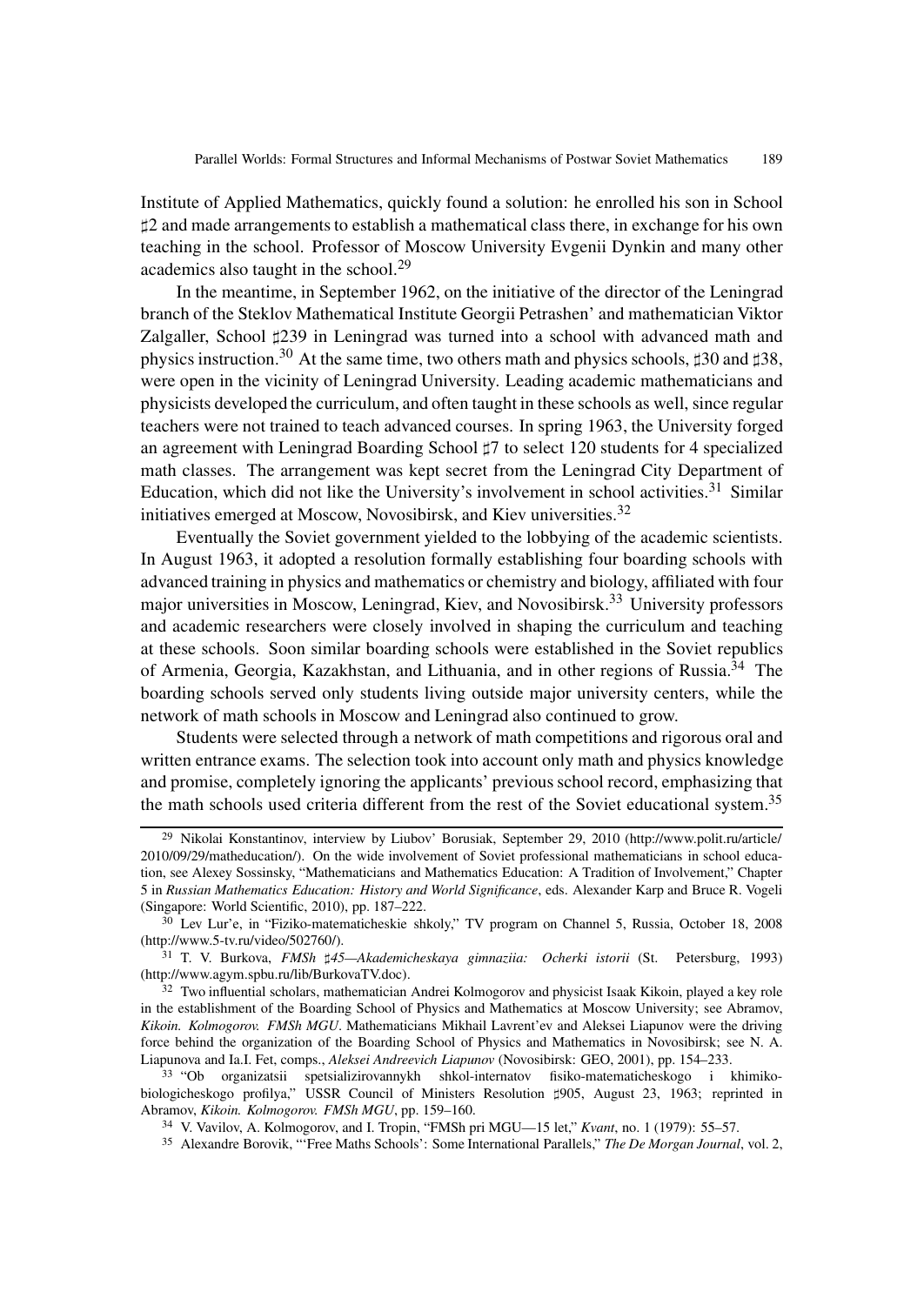In the last two grades of high school, math school students in effect took university-level classes and came to Moscow University well equipped for advanced courses.<sup>36</sup>

While the boarding schools were controlled by university administration, city math schools had more flexibility, and some of them turned into oases of free spirit within the rather restrictive Soviet school system. Such schools upheld a distinct ethos of meritocracy and resistance to dogma and authority. Instead of feeding students pre-packaged chunks of knowledge, their teachers, often academic researchers, shared with students the spirit of academic inquiry, leading them to discover everything for themselves, taking nothing on faith, and encouraging open dispute. This education was founded on the principle that the value of knowledge is in the freedom it grants.<sup>37</sup> When asked about the level of mathematical training at math schools, one teacher replied, "We don't teach people to be mathematicians—we teach them to be free."<sup>38</sup>

University undergraduates, who often taught advanced subjects in math schools, played a key role, radically reducing the age and power difference between teachers and students, and fostering students' initiative and self-esteem. Math school graduates often returned to their schools to teach, establishing continuity in the transmission of both mathematical knowledge and ethical principles and helping form a closely knit community. The graduates of these schools were so different from the rest that they easily recognized each other in a university crowd. The independence of their thinking and the striving for intellectual freedom clearly set them apart from those in whom Soviet schooling inculcated conformity from an early age.

Faced with the spirit of independent thinking, the conservative university administration viewed math schools graduates as troublemakers and a "ready-made rival group" and began blocking their admission to the Faculty of Mechanics and Mathematics.<sup>39</sup> One Moscow University professor, unable to oppose administration policies, bitterly remarked, "The machine built to weed out the Jews began to be used against any able people." $40$ 

University professors and undergraduates who taught at math schools were usually unpaid volunteers, and this left them a lot of freedom in shaping the curriculum. One such instructor called this voluntary teaching movement "shadow pedagogy," which, similarly to "shadow economy," functioned outside of the sphere of official control.<sup>41</sup> The relative autonomy of specialized school made them attractive for non-orthodox and liberal thinkers. One geneticist, who suffered persecution by the Lysenkoites and could not obtain academic employment, found refuge in the Leningrad Boarding School as a biology teacher.<sup>42</sup> The prominent dissident and singer songwriter Yulii Kim worked at the Moscow Boarding School as a literature and history teacher. Another dissident, Anatolii Yakobson, one of the

no. 2 (2012): 23–35.

<sup>36</sup> Aleksandr Krauz, in *Zapiski o Vtoroi shkole* (http://ilib.mccme.ru/2/07-krauz.htm).

<sup>37</sup> Lev Lur'e, in "Fiziko-matematicheskie shkoly." See also Borovik, "Free Maths Schools," p. 28.

<sup>38</sup> Yu. S. Ilyashenko and A. B. Sossinsky, "The Independent University of Moscow," *EMS Newsletter* (March 2010): 38.

<sup>39</sup> Konstantinov, interview.

<sup>40</sup> Yulii Ilyashenko, interview by Nataliya Demina, July 28, 2009 (http://polit.ru/article/2009/07/28/ ilyashenko2/).

<sup>41</sup> Sergei Smirnov, in *Zapiski o Vtoroi shkole* (http://ilib.mccme.ru/2/29-smirnov.htm).

<sup>42</sup> A. N. Veselkov, quoted in Burkova, *FMSh #45*.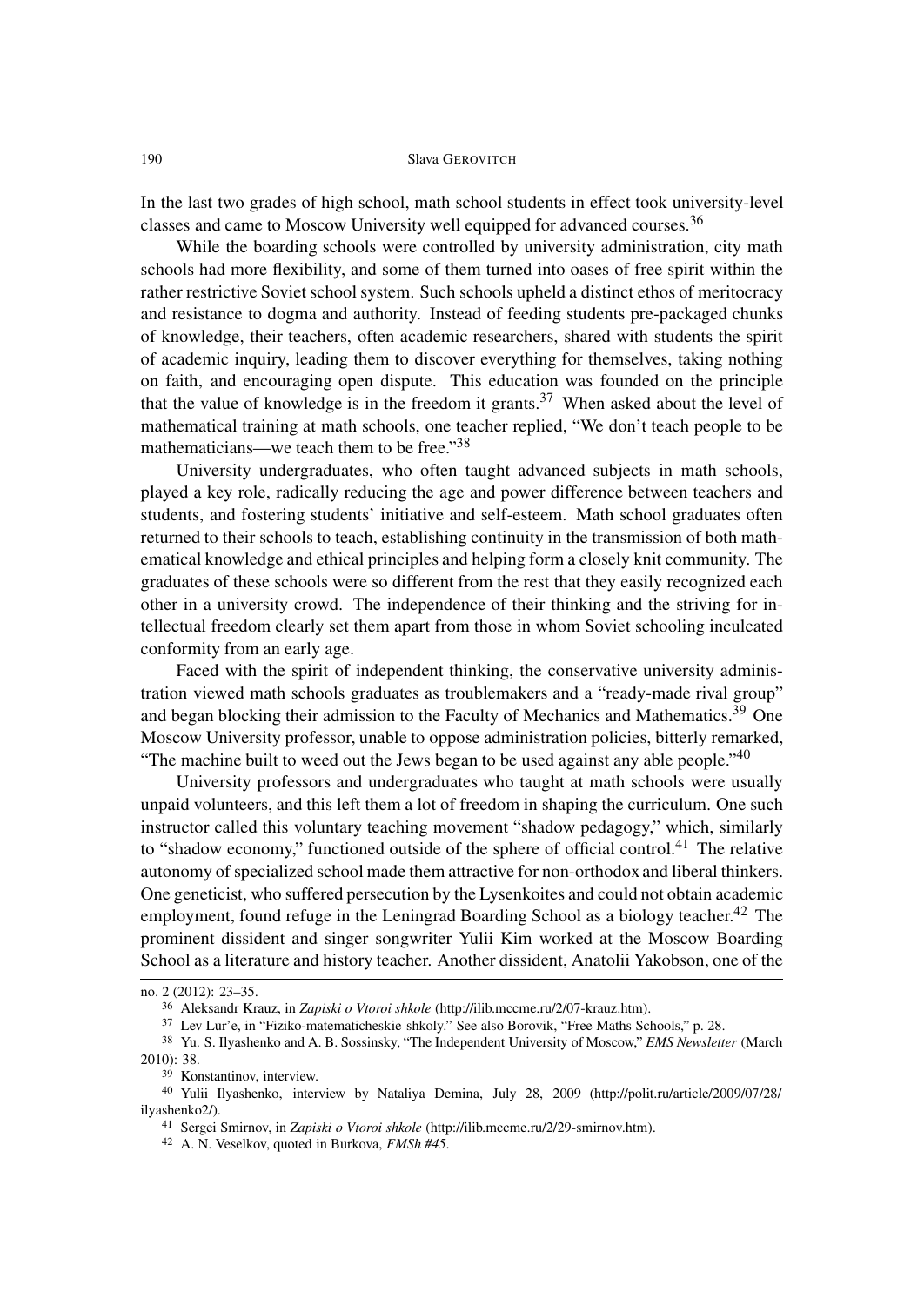contributors to the underground *Chronicle of Current Events*, taught literature and history in School #2.

After Soviet dissidents publicly protested against the Soviet invasion of Czechoslovakia in August 1968, the authorities began cracking down on the dissident movement. Several specialized math schools were purged of the "undesirable" faculty. Kim and Yakobson were forced to leave, and the principals of School #2 and of the Moscow Boarding School lost their jobs; other teachers often left in protest. In Leningrad, Schools #38 and #30 were merged and moved to the outskirts of the city; School #121 was shut down.<sup>43</sup> The teachers who were fired or left in protest, however, often found employment in other schools, further spreading the ethos of the parallel social infrastructure of Soviet mathematics.

## **The Jewish People's University**

In 1978, Kanevskii, Senderov, and Bella Subbotovskaia, outraged by the Mekhmat discriminatory practices, organized informal open courses based on the Mekhmat curriculum for the "undesirables" rejected by Moscow University. Once or twice a week students gathered in private apartments or in empty university rooms, where university professors and other leading mathematicians gave lectures, conducted seminars, and offered exams all without pay. As many students were already familiar with the content of basic Mekhmat courses, lecturers came up with more advanced topics.<sup>44</sup> This became informally known as "People's University," nicknamed "Jewish People's University," as many of the students were Jewish. The gatherings went under innocent labels, such as "courses for improving the qualifications of lecturers in evening mathematical schools," to deflect the suspicion of the authorities. The 1978 group included just 14 students; in later years, about 100 students attended the lectures every year.<sup>45</sup> Ironically, some Mekhmat students also c[430]me to People's University, as the quality of teaching and the level of students were rivaling Mekhmat.

In June 1982, the KGB finally decided to put an end to the dissident activities of Kanevskii and Senderov, who not only organized the Jewish People's University, but also distributed anti-Soviet leaflets, possibly made on the same underground photocopying equipment they used to make copies of math lecture notes and handouts for the University. They were arrested and accused of anti-Soviet activities. Bella Subbotovskaia, the chief driving force behind the University, was pressured by the KGB to testify against them, but she refused. Within a few days, she was killed by a truck under most suspicious circumstances.<sup>46</sup> By the time Jewish University was eventually shut down, more than 350 students had gone through its curriculum.

<sup>43</sup> Sossinsky, "Mathematicians and Mathematics Education," pp. 204–206; G. I. Kataev, "Ob A. N. Kolmogorove," in *Kolmogorov v vospominaniiakh* , ed. Al'bert N. Shiryaev (Moscow: Nauka, 1993), p. 466.

<sup>44</sup> Zelevinsky, "Remembering Bella Abramovna," p. 194.

<sup>45</sup> A. Belov-Kanel' and A. Reznikov, "Ob istorii Narodnogo Universiteta," *Matematicheskoe prosveshchenie*, series 3, no. 9 (2005): 30–31.

<sup>46</sup> Dmitry B. Fuchs, "Jewish University," in *You Failed Your Math Test*, ed. Shifman, pp. 187–189.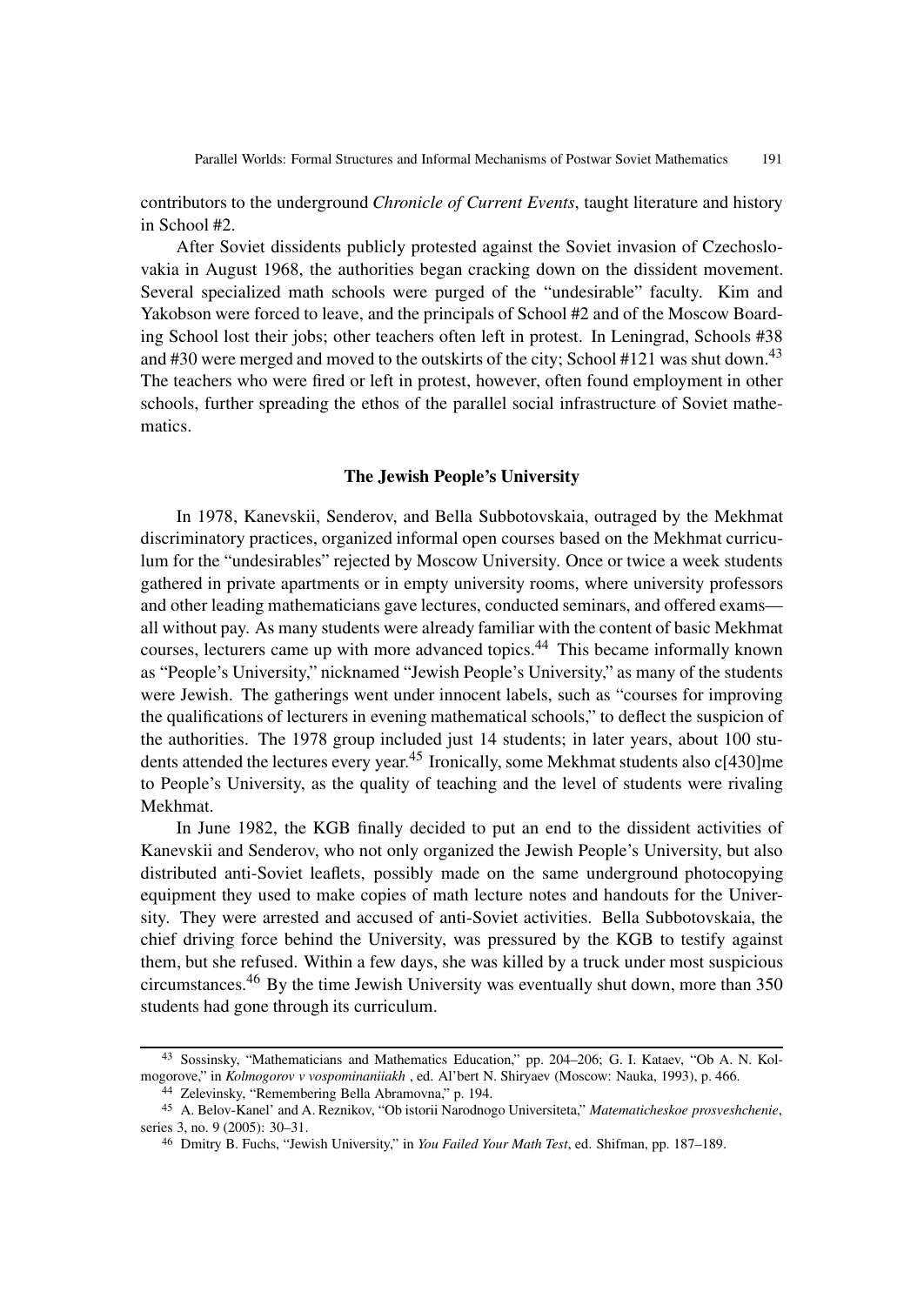While the leading universities, such as Moscow University, the Moscow Institute of Physics and Technology, and the Moscow Engineering Physical Institute, were closed to the Jews, several lesser schools were designated as safe havens for the "undesirables." These were largely engineering schools—the Moscow Institute of Transport Engineers (MIIT), the Moscow Institute of Steel and Alloys (MISiS), the Moscow Institute of Petrochemical and Gas Industry (MINKh i GP), and others.<sup>47</sup> As a result, these schools acquired groups of extremely strong students. The MIIT math team was so strong that during the 1976 competition it won its division and requested a transfer to the upper division to compete against the Moscow University team. The competition organizers blocked this move. The MIIT team then obtained the upper division's problem set and started working on it, intending to show their capability. They were disqualified to prevent an explicit comparison with the Moscow University team results.<sup>48</sup>

## **Alternative sites of research and publication**

Since it was virtually impossible for the "undesirables" to obtain an academic position, a large pool of mathematical talent became available for employment elsewhere. Numerous applied mathematics institutes and computer centers obtained highly qualified researchers. Some institutions even created large centers of theoretical mathematics. The Institute of the Problems of Information Transmission in Moscow, for example, set up a laboratory for "complex information systems," which in fact led fundamental mathematical research. This laboratory employed a number of outstanding mathematicians, three of whom–Grigory Margulis, Maxim Kontsevich, and Andrei Okounkov–later received the highly prestigious Fields Medal.<sup>49</sup>

Several leading mathematicians used their influence and connections to secure employment for the talented "undesirables." For example, Israel Gelfand, who due to his contributions to military research became part of the academic establishment, used his connections to create new elements of research infrastructure outside of control of the official leaders of the mathematics community. In particular, he set up a network of laboratories for mathematical methods in biology at Moscow University and at other institutions, and thus conjured up positions for many of his students and disciples. This phenomenon curiously mirrored the earlier efforts of Soviet geneticists to find a niche for their research outside the network of biological institutions controlled by the followers of Lysenko. The geneticists found such safe havens in physical and chemical institutions.<sup>50</sup>

Gelfand also wielded his position as editor-in-chief of the journal *Functional Analysis and Its Applications* to publish research papers of "undesirables," who would not have been able to publish in regular journals. To accommodate a wider range of topics under the umbrella of his journal, Gelfand eagerly treated many mathematical fields as "applications"

<sup>47</sup> Mark Saul, "Kerosinka: An Episode in the History of Soviet Mathematics," *Notices of the AMS*, vol. 46, no. 10 (November 1999): 1217–1220.

<sup>48</sup> Berezin, "Letter to Academician R. V. Khokhlov," p. 233.

<sup>49</sup> Tsfasman, "Sud'by matematiki v Rossii."

<sup>50</sup> See Mark B. Adams, "Biology After Stalin," *Survey*, vol. 23, no. 1 (Winter 1977–78): 53–80.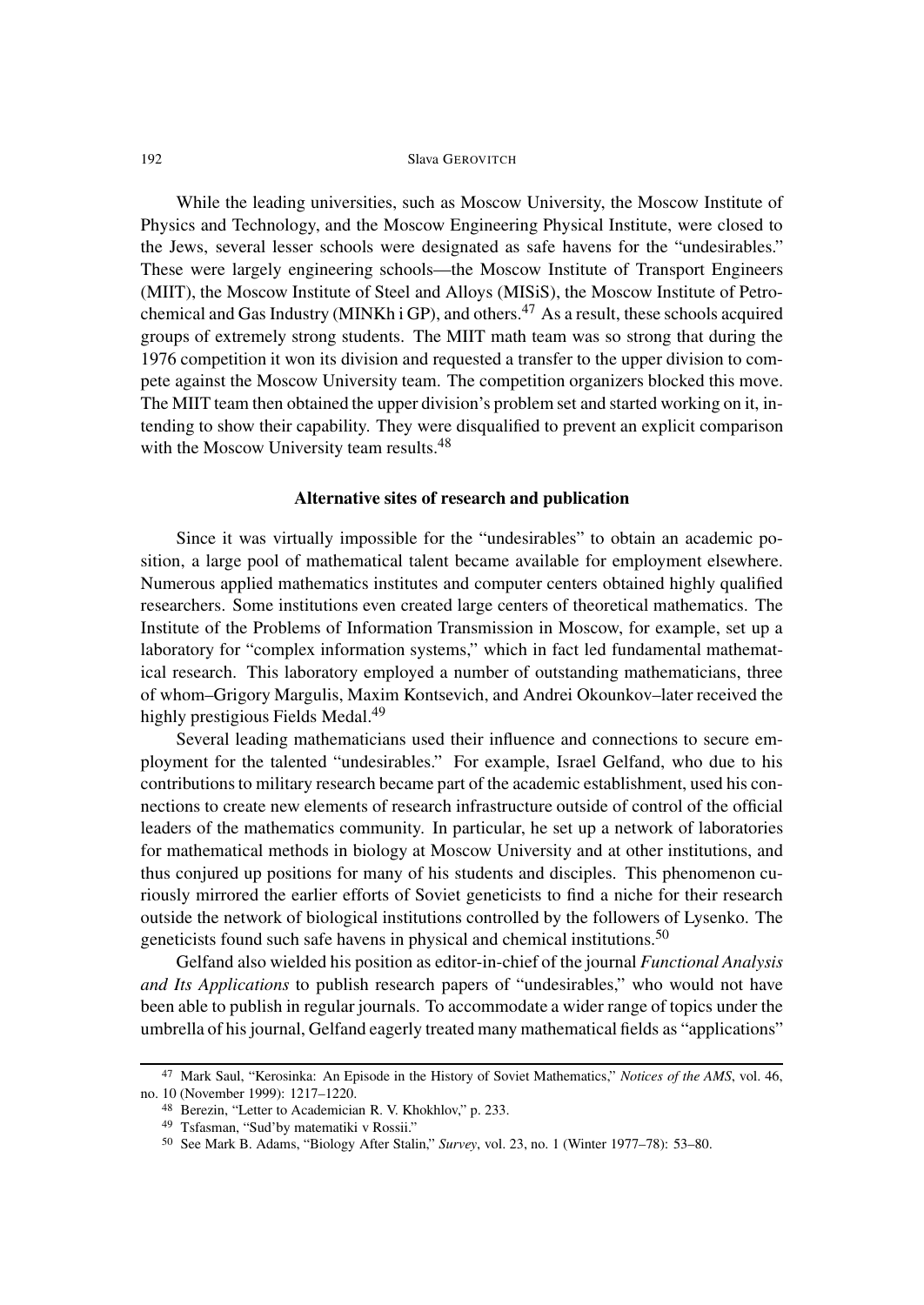of functional analysis. When asked if an article would fit the subject of the journal, he usually replied, "A good article always fits the subject."<sup>51</sup> The need to jam a large number of research reports into the condensed space of a single journal forced him to demand unusual brevity from its authors. Thus the "Russian style" of brief mathematical notes was born: short articles of one or two pages included only the main results and omitted the proofs, causing much frustration for the readers.

Gelfand's significant influence and his ability to leverage this influence to sustain and expand his network of collaborations strengthened the parallel social world of mathematics, but at the same time closely tied it to the mainstream infrastructure. Too often, Gelfand's disciples became dependent on their mentor, both administratively (he gave them jobs) and intellectually (he strongly shaped their way of thinking). Some of his students were able to overcome this dependency and became outstanding mathematicians in their own right. Others remained reliant on Gelfand's leadership. In this sense, although Gelfand did create a parallel social environment, his relations with his students in some ways replicated the patronage pattern, typical of the Soviet academic hierarchy. At the same time, Gelfand, who always worked with co-authors, was dependent on his disciples. He drew on their interests and strengths to expand the scope of his research program. The same qualities that allowed Gelfand to become the creator of a parallel world also caused this world to resemble, ironically, its opposite, the official hierarchical world of Soviet mathematics. The most important difference, however, was that the parallel world offered little or no material reward, compared to the official world. Only those truly dedicated to mathematics were motivated to enter this parallel universe.

## **Open seminars**

While the regular curriculum at Mekhmat remained fixed, leading mathematicians affiliated with Moscow University—Vladimir Arnold, Israel Gelfand, Aleksandr Kirillov, Yurii Manin, Sergei Novikov, Ernest Vinberg, and others—offered specialized seminars for undergraduate students. These seminars covered a wide range of topics beyond the rigid Mekhmat curriculum. The system of open seminars, which gave instruction in the most recent, booming fields of mathematics, became a key component of the parallel social infrastructure. Since these seminars were offered outside the regular curriculum, attending them did not bring students any credit. In fact, many participants were not university students at all but came from outside the university, figuratively or literally climbing the fence.

Some seminars included, besides undergraduates, also mid-career and senior researchers; other seminars functioned in two modes—"minor," for undergraduates, and "major," for more advanced researchers. For the "undesirables," barred from university education or professional employment by discriminatory policies, such seminars provided vital access to the latest trends in the mathematical community and an opportunity to meet other mathematicians and find mentors and collaborators. By ignoring the division between uni-

<sup>51</sup> Aleksandr Kirillov, in *My—matematiki s Leninskikh gor*, ed. A. Yartseva (Belova) (Moscow: Fortuna, 2003), p. 294.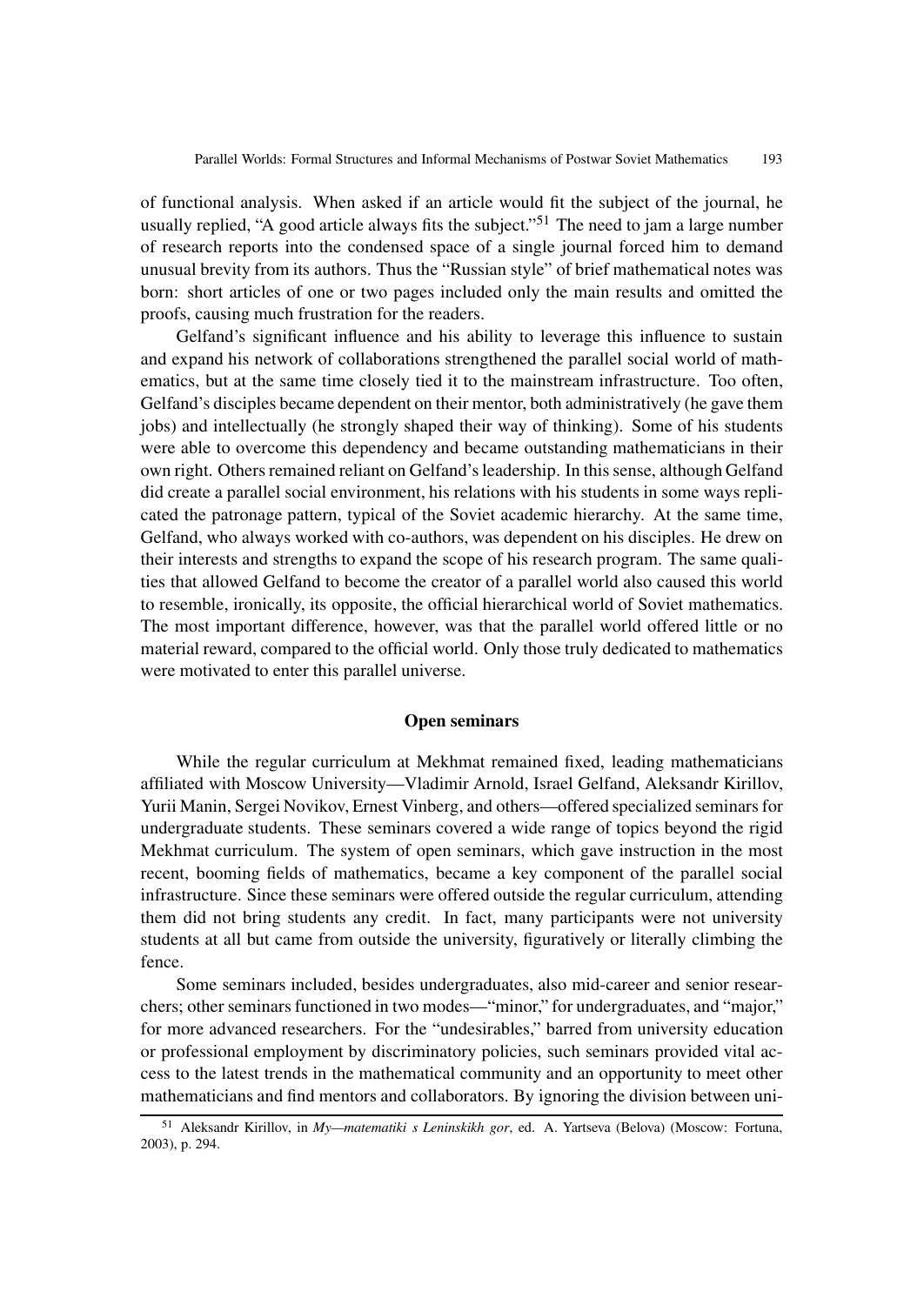versity and non-university mathematicians and creating a social space lying outside the official institutional framework of Soviet mathematics, the seminars fostered conditions for expanding informal social circles and networks.

The most famous and influential of those was the seminar led by Israel Gelfand at Moscow University for more than 45 years, from 1943 to 1990.<sup>52</sup> Initially established as a seminar on functional analysis, it quickly expanded to include a wide range of mathematical fields. Some participants described its coverage as "all of mathematics."<sup>53</sup> Foreign visitors and Soviet mathematicians returning from foreign trips were immediately asked to present at the seminar on the latest research trends. A regular participant recalled, "It was Gelfand's intention to understand mathematics as a whole; no problem in mathematics was irrelevant to his seminar."<sup>54</sup> The breadth of the seminar coverage and its phenomenal role in the mathematical community owed much to the figure of its leader, the wide span of his own research interests, his profound interest in fundamental issues, penchant for the search for connections among different fields, outstanding ability to pose new research questions, and openness to new collaborations.<sup>55</sup>

The seminar attracted mathematicians from all over Moscow and often from other cities and became a regular social gathering, a mathematical club of sorts, where most recent results and new ideas were informally discussed before or after the main presentation. "People gathered at the blackboard and wrote formulas or walked back and forth in the hall and talked," recalls one of the participants.<sup>56</sup> "A typical Russian formation—two people are discussing mathematics and slowly walk down the corridor, turn around, and slowly walk back," recalled an American visitor.<sup>57</sup>

Run by Gelfand in a highly idiosyncratic manner, this seminar constituted an unusual semi-public, semi-private space. Gelfand repeatedly broke conventional rules of academic discourse by interrupting speakers, calling participants to the blackboard, and dispatching mocking remarks. He often spiced up his mathematical remarks with Jewish anecdotes and risky jokes, further undermining the boundary between academic and non-academic language. In this sense, his seminar was a semi-private space ruled by playfulness and intellectual freedom, in which the rules of official Soviet academic discourse did not apply.

Subjecting many speakers, including senior ones, to relentless pressure and sometimes even ridicule, Gelfand effectively broke social hierarchies and made his seminar a

<sup>52</sup> On the early years of the seminar, see M. I. Vishik and G. E. Shilov, "O seminare I. M. Ge'fanda po funktsional'nomu analizu i matematicheskoi fizike v MGU," *Uspekhi matematicheskikh nauk*, vol. XIII, vyp. 2 (80) (March-April 1958): 253–263.

<sup>53</sup> Vladimir Tikhomirov, in *Mekhmatyane vspominayut*, ed. V. B. Demidovich (Moscow: MGU, 2008), p. 10.

<sup>54</sup> Ilya Piatetski-Shapiro, "Étude on Life and Automorphic Forms in the Soviet Union," in *Golden Years of Moscow Mathematics*, eds. Zdravkovska and Duren, p. 209.

<sup>55</sup> Gelfand published 560 research papers and monographs with numerous co-authors in many fields of mathematics. With 748 citations, he was the second most cited mathematician in the world in 1978–79; see "The 200 'Pure' Mathematicians Most Cited in 1978 and 1979," *Essays of an Information Scientist*, vol. 5 (1981–82): 666– 675. For a collection of memoirs about Gelfand, see Retakh, ed., "Israel Moiseevich Gelfand, Part I," 24–49.

<sup>56</sup> Alexey Sossinsky, interview by Nataliya Demina, October 20, 2009 (http://www.polit.ru:8021/ article/2009/10/20/absossinsky\_about\_imgelfand/). Sossinsky calls the seminar "a Mekhmat club"; many seminar participants, however, came from outside the university.

<sup>57</sup> Robert D. MacPherson, interview by Robert L Bryant, May 12, 2011 (https://simonsfoundation.org/ science lives video/robert-d-macpherson/), part 17.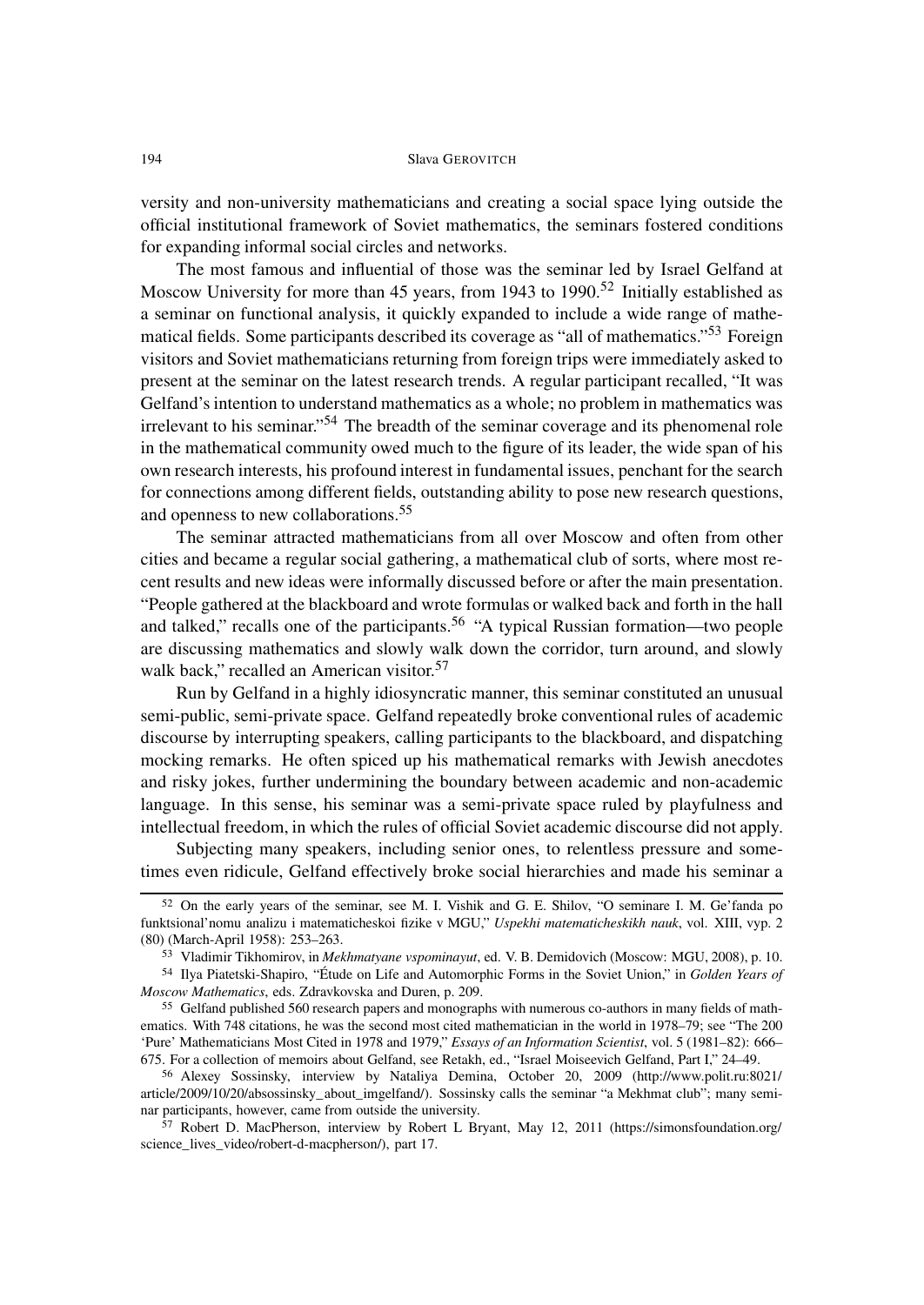place where only intellectual expertise counted. According to one participant, Gelfand "could destroy a talk by an eminent expert at the very beginning by interrupting it, telling the audience that the speaker's approach was basically flawed, very convincingly explaining why, concluding that the seminar could not waste its time listening to the rest of the talk, and then calling on the next speaker on the agenda to begin the report to follow."<sup>58</sup> The seminar goers learned to accept no claim merely on the authority of the speaker, cultivating well-organized skepticism on a scale that might be excessive even for Robert Merton's idealized norms of the scientific community.<sup>59</sup> This radical move defied the highly hierarchical Soviet system of organization of research, in which leading mathematicians possessed enormous administrative power and could rarely be challenged by junior researchers, who were viewed more as subordinates than as colleagues. At the Gelfand seminar, however, mathematicians of different social status discussed problems on an equal footing. The seminar attracted young talent because it offered participation in a closely knit community, which had its own internal mechanisms for building a scholarly reputation, independent of one's status in the Soviet institutional hierarchy.

The Gelfand seminar never ended on time, running until 11 pm or even later. The main factor usually limiting the length of the seminar was the appearance of a cleaning lady wishing to do her job in the seminar room. $60$  One of Gelfand's disciples explicitly contrasted this feature of the Gelfand seminar with the rigid rules of mathematical seminars in the West, which always end on time, even if this interrupts the proceedings in the middle of discussion.<sup>61</sup> In Gelfand's world, nothing could take precedence over mathematics neither administrative rules, nor family obligations. The math talk flowed seamlessly from the seminar room into the informal conversations that followed, often until 1 a.m., the subway closing time. This blurred the boundary between the public space of the seminar and the private world of informal communication, with its use of colloquial language and ad hominem remarks. The seminar as a social phenomenon effectively transformed mathematics as an academic activity into a personal, even spiritual experience.

Around the Gelfand seminar emerged a community dedicated to mathematics far beyond any formal obligation of study or work. For his students and disciples, mathematics was a way of life—not very comfortable, somewhat unsafe, but exciting and highly rewarding—not in the common sense of formal distinctions and institutional careers, but in the sense of hard-won recognition by peers and maybe even by Gelfand himself.

Besides Gelfand's seminar, several other large seminars in Moscow and Leningrad played an important role in the parallel social infrastructure. Each was centered around the figure of its leader, an outstanding mathematician, followed by a cohort of disciples. Some of the features of these seminars were very similar to Gelfand's: the focus on cutting-edge research, the openness to students and researchers from outside the University, and the

<sup>58</sup> Sossinsky, "Mathematicians and Mathematics Education," p. 198.

<sup>59</sup> In 1942 Robert Merton listed "organized skepticism" among the "four sets of institutional imperatives [comprising] the ethos of modern science"; "The Normative Structure of Science" [1942], in *The Sociology of Science: Theoretical and Empirical Investigations* (Chicago, Ill.: University of Chicago Press, 1979), p. 270.

<sup>60</sup> Simon Gindikin, "Foreword," in *I. M. Gelfand Seminar* (Advances in Soviet Mathematics, vol. 16, part 1) (Providence, RI: AMS, 1993), p. xiii.

<sup>61</sup> Ilya Zakharevich, interview by the author, Cambridge, Mass., May 19, 2012.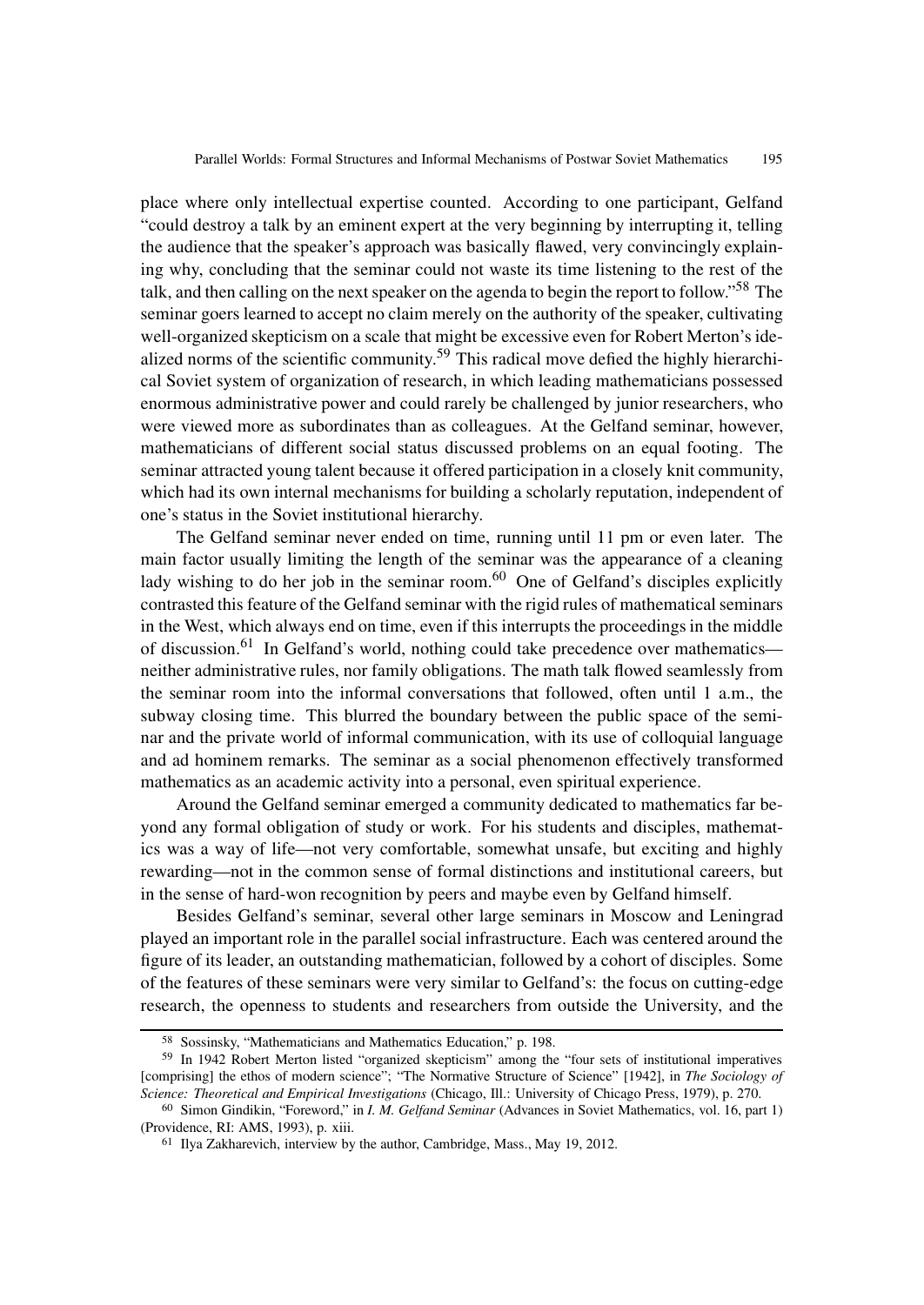formation of a research school around the social hub of the seminar. The personalities of their leaders, however, made a decisive impact on the character and role of their seminars. Most seminars were limited to the range of research interests of their leaders, none aspiring to the wide coverage exemplified by Gelfand's seminar.

Other seminars were largely the gatherings of their leaders' research schools, while the Gelfand seminar had a much wider audience. Although Gelfand might have viewed his seminar partly as a recruitment tool for his school, the social infrastructure that he created acquired certain purpose and significance of its own. His seminar transcended the boundaries of his school. In order to maintain his seminar's status as the leading gathering of Moscow mathematicians, Gelfand had to appeal to a wider mathematical audience beyond the circle of his disciples.

## **Fruits of the parallel social infrastructure**

Major Soviet universities and academic institutions of Soviet mathematics forced so many "undesirables" out of the system that a critical mass of mathematical talent was formed outside the confines of the mathematical establishment. Using their positions within the establishment, some of the leading mathematicians—Gelfand, Arnold, Manin, Novikov, Vladimir Rokhlin, and a few others—created a parallel social infrastructure, an informal "invisible college," in which both their "official" students and unofficial disciples could study, exchange ideas, and collaborate in research. The size of this "invisible college," unrestricted by funding or administrative limitations, grew to create arguably the largest mathematical community in the world, concentrated in Moscow and Leningrad. The state-imposed constraints on geographic mobility cemented this community, creating a core of seminar participants who would come to the same seminar for decades, sustaining its spirit and providing continuity.

The success and international reputation of Soviet mathematics were largely due to this parallel social infrastructure. It is instructive to examine the professional biographies of three Soviet-era mathematicians who became Fields Medal laureates. The Fields Medal, often regarded as the analog of a Nobel Prize for mathematicians, is awarded every four years to up to four most outstanding mathematicians under 40 years old at International Mathematics Congresses. These awards bestow a great honor on individual mathematicians, as well as indicate the areas in which the most important mathematical breakthroughs have occurred. All three Soviet Fields Medal laureates who were awarded the medal during the Soviet era were active participants in the parallel social infrastructure.

Sergei Novikov (b. 1938) was awarded the 1970 Fields Medal. The son of two prominent mathematicians, he early on achieved outstanding results. While still an undergraduate, he organized his own research seminar on algebraic topology for younger students, because regular courses in this new field were unavailable. He also attended the Gelfand seminar. Initially Novikov was showered by the Soviet authorities with awards, promotions, and a corresponding membership in the Academy of Sciences. Repelled by the practices of favoritism and anti-Semitism, however, he turned down the offer to become deputy director of the Institute of Mathematics and grew increasingly alienated from the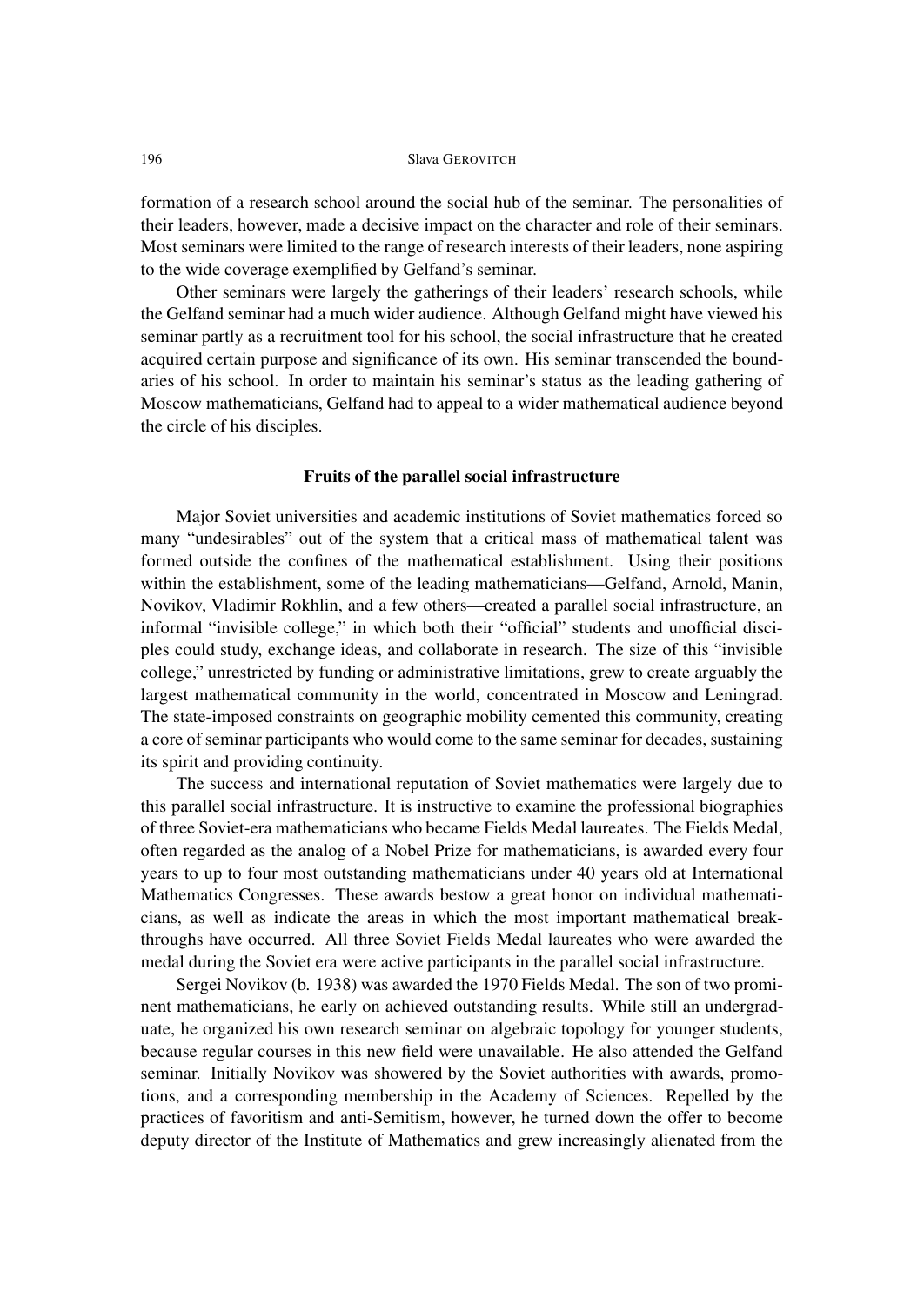mathematics establishment. In March 1968, along with other prominent mathematicians, he signed a letter protesting the forced institutionalization in a psychiatric hospital of the human rights activist and mathematician Aleksandr Esenin-Vol'pin.<sup>62</sup> Along with other signers, he suffered persecution, which affected his career and curtailed his plans for visits abroad. In particular, the Soviet authorities barred him from attending the International Congress of Mathematicians in Nice, where he was to receive his medal.<sup>63</sup> Novikov was awarded the medal only a year later, at an international conference in Moscow, after significant pressure from the leaders of the International Mathematical Union.<sup>64</sup>

Grigory Margulis (b. 1946) was awarded the 1978 Fields Medal. The Soviet authorities similarly did not permit him to attend the Congress in Helsinki, where the medal was to be awarded. While an undergraduate student, he participated in several open seminars, including the Gelfand seminar.<sup>65</sup> After graduation, because of his Jewish background, Margulis could not obtain a position at Moscow University or at the Mathematical Institute of the Soviet Academy of Sciences. With Gelfand's help, he was able to secure employment at the Institute of Problems of Information Transmission, a research institution for applied mathematics.<sup>66</sup> When the Fields Medal committee decided to award the 1978 medal to Margulis, Lev Pontryagin, the Soviet representative in the Executive Committee of the International Mathematical Union, strongly objected, labeling Margulis's work as second-rate. Pontryagin retreated only after a threat to expel the Soviets from the Mathematical Union. Nevertheless, Margulis was not allowed to travel to Helsinki to receive the medal, apparently due to the machinations of the Soviet mathematics establishment.<sup>67</sup>

Vladimir Drinfeld (b. 1954) was awarded the 1990 Fields Medal. The winner of the 1969 International Mathematics Olympiad for high school students, he enrolled in Moscow University without passing entrance examinations and thereby circumvented possible discrimination on the basis of his Jewish background. A student of Yuri Manin, he matured as a mathematician in Manin's seminar, while also attending the Gelfand seminar. After graduation, because of his Jewish background and the lack of Moscow residence permit, he could not find employment in Moscow.<sup>68</sup> Drinfeld had to leave for the city of Ufa, where he taught at a peripheral institution, Bashkir State University. In 1978 he was an invited

(http://dynkincollection.library.cornell.edu/sites/default/files/Margulis%20Eng.-Final.pdf).

<sup>62</sup> On Esenin-Vol'pin, see Benjamin Nathans, "The Dictatorship of Reason: Aleksandr Vol'pin and the Idea of Rights under 'Developed Socialism'," *Slavic Review*, vol. 66, no. 4 (Winter 2007): 630–663. For the text of the letter, see Aleksandr Esenin-Vol'pin, *Filosofiya. Logika. Poeziya. Zashchita prav cheloveka* (Moscow: RGGU, 1999), pp. 328–330.

<sup>63</sup> "Sergei Novikov," in *Fields Medallists' Lectures*, eds. Sir Michael Atiyah and Daniel Iagolnitzer (Singapore: World Scientific, 2003), p. 207.

<sup>64</sup> Olli Lehto, *Mathematics Without Borders: A History of the International Mathematical Union* (New York: Springer, 1998), pp. 175, 352.

<sup>65</sup> Grigory Margulis, interview by Evgenii Dynkin, Moscow, September 12, 1989; Cornell University Library, the Eugene B. Dynkin Collection of Mathematics Interviews

<sup>66</sup> I. A. Ovseevich, "Vospominaniya k 40-letiiu deyatel'nosti IPPI RAN,"

<sup>(</sup>http://www.ippi.ru/ru/about/ovseevich\_40).

<sup>67</sup> Lehto, *Mathematics Without Borders*, pp. 205–206.

<sup>&</sup>lt;sup>68</sup> According to Soviet laws, without a residence permit one could not be employed. At the same time, one could not obtain a residence permit without having a local job. This effectively reduced geographic mobility to a minimum. In particular, this made it extremely difficult for non-Muscovites to secure a job in Moscow.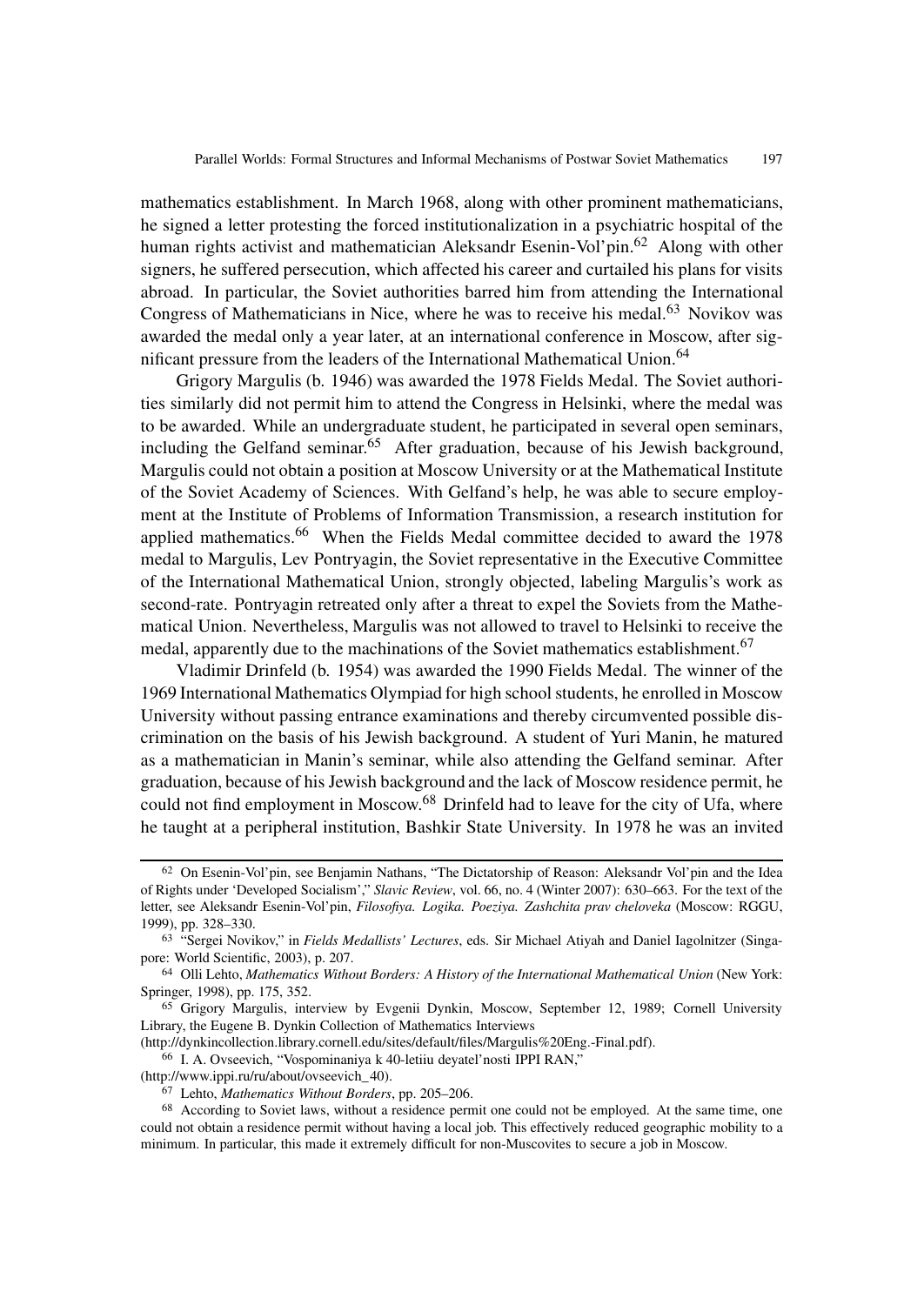speaker at the International Congress of Mathematicians in Helsinki, a rare honor for a 24-year old mathematician, but the Soviet authorities did not let him go. Pontryagin "criticized the choice of invited speakers," and of the 28 invited Soviet mathematicians, only 14 were allowed to go.<sup>69</sup> In 1981 Drinfeld moved to the city of Kharkov in Ukraine and began working at a physics research institute. In 1986 he was again invited to give a lecture at the International Congress in Berkeley, and was again denied this opportunity.<sup>70</sup> In 1990, with the political changes that occurred during Gorbachev's perestroika, Drinfeld was finally allowed to travel to the International Congress in Kyoto, where he received his medal. In 1998 he moved to the United States and accepted Distinguished Service Professorship at the University of Chicago. In Chicago, he leads an open seminar, which "following, perhaps, the tradition of the famous Gelfand Seminar in Moscow ... runs regularly now on Mondays from 4:30 pm until both the speaker and the participants are totally exhausted."<sup>71</sup> The ethos of the parallel social infrastructure, cultivated at the Gelfand seminar, was carried across the ocean.

Even in the post-Soviet times the cultural split between the two parallel worlds persists. Instead of reforming Mekhmat, the mathematical community transformed the Sovietera parallel social infrastructure into new institutions, which preserve the alternative spirit and traditions of the parallel world—the Independent University of Moscow (1991), the Moscow Center of Continuous Mathematical Education (1997), and the Faculty of Mathematics of the Higher School of Economics (2008).<sup>72</sup>

#### **Conclusion**

Soviet mathematics was not shielded from political or administrative pressures; it was subjected to them along with other disciplines. Its abstract subject matter did not save it from discrimination or from various constraints, often imposed by conservative institutional hierarchies. The mathematicians succeeded, however, in creating a parallel social infrastructure, which opened venues for collaboration, disseminated latest results, and welcomed innovative ideas.

Instead of public spaces, mathematics was often practiced in private or semi-private spaces—in home kitchens, at summer dachas, during nature walks, at individual meetings with volunteer mentors, or at seminars that were not part of the formal educational system,

<sup>69</sup> Lehto, *Mathematics Without Borders*, pp. 205–206.

<sup>70</sup> The prominent French mathematician Pierre Cartier later recalled, "I had the very fortunate opportunity to be asked to deliver the lecture on behalf of Vladimir Drinfeld at the International Congress of Mathematicians at Berkeley in 1986 (Drinfeld was prevented from coming for political reasons). It was a great challenge and a great honor for me; his paper is one of the most important papers in the proceedings. Overnight that changed my mathematical life. I said, 'This is what I have to do now."'; Marjorie Senechal, "The Continuing Silence of Bourbaki—An Interview with Pierre Cartier, June 18, 1997," *Mathematical Intelligencer*, vol. 20, no. 1 (1998): 28.

<sup>71</sup> Victor Ginzburg, "Preface," *Transformation Groups*, vol. 10, nos. 3–4 (Special issue on the occasion of Vladimir Drinfeld's 50th birthday) (2005): 277.

<sup>72</sup> See Ilyashenko and Sossinsky, "The Independent University of Moscow"; Sossinsky, "Mathematicians and Mathematics Education," pp. 215–218; Sergei Lando, interview by Nataliya Demina, *Troitskii variant*, no. 17N (851) (25 November 2008): 4 (http://www.scientific.ru/trv/17N.pdf).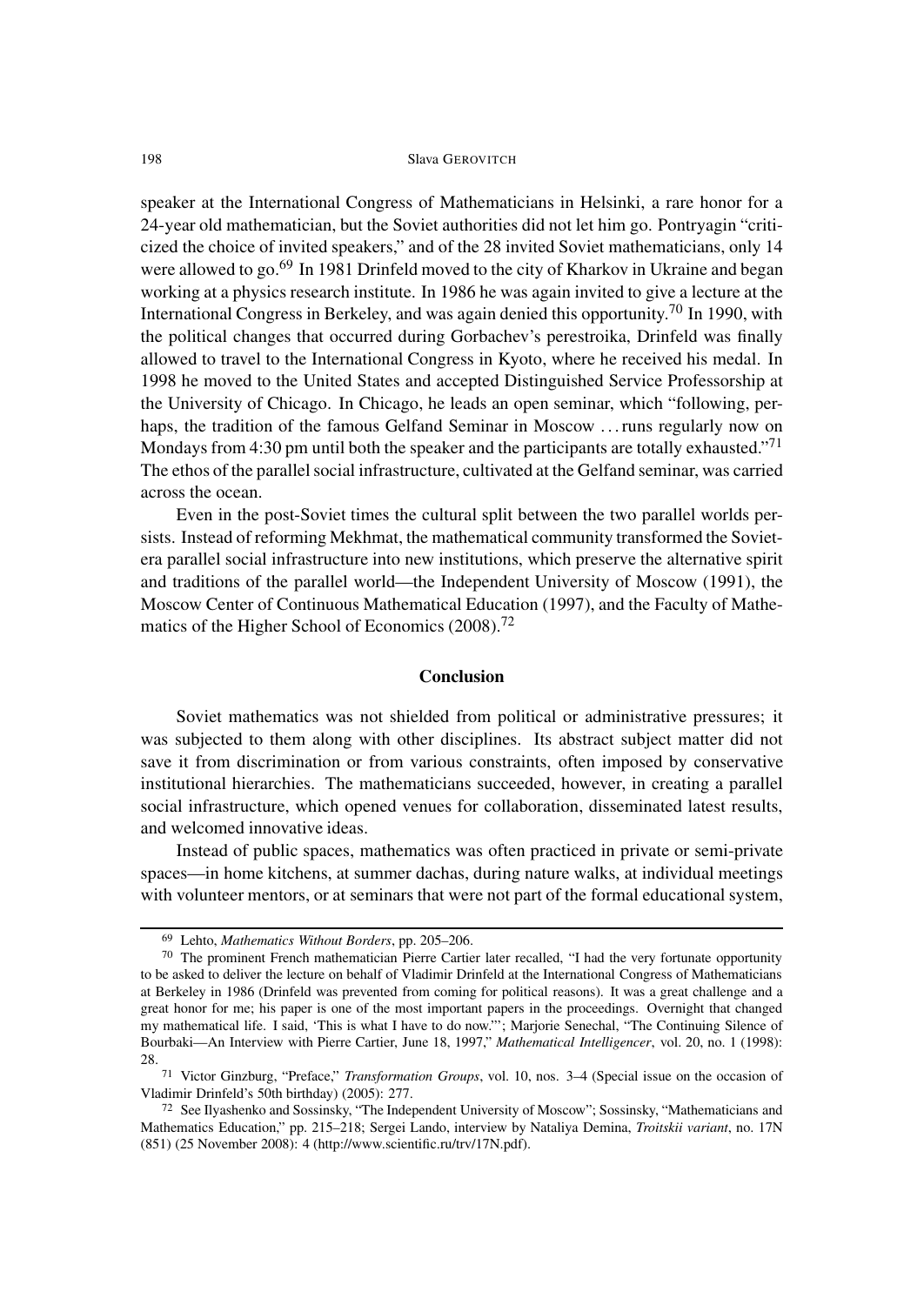such as the Gelfand seminar. Although the seminar was public, Gelfand's idiosyncratic style made it essentially a semi-private matter, an informal gathering that broke social hierarchies and rigid rules of academic discourse, at the same time opening up space of intellectual autonomy.

If the American feminists' motto in the 1970s was "the personal is political," Soviet mathematicians made the mathematical personal. Many of them were not paid to do mathematical research; they often had to work other jobs. By devoting their free time to mathematics, they felt being part of a like-minded community and acquired a sense of selfworth. As Robert MacPherson, who often visited the Soviet Union, has put it, "It was a mathematical paradise. Good mathematicians were doing this as a hobby, not because they were paid to do it."<sup>73</sup>

Sociologists have long stressed the complex interplay between formal bureaucratic structures (research institutes, academies, editorial boards, etc.) and informal associations (science schools, research groups, social circles, and professional cliques) in science.<sup>74</sup> In Soviet science, with its rigid hierarchies, large, inflexible institutions, and the abundance of complex regulations, informal mechanisms became a major tool for overcoming the bottlenecks and inertia of the existing administrative system.<sup>75</sup> Leaders of science schools lobbied for government support and secured positions and promotions for their disciples. Research groups were formed to manage interdisciplinary projects that did not fit into the central-planning, block-funding, conservative system of Soviet research management. Joining social circles helped scientists meet new colleagues, build trust, and establish collaborations. Professional cliques helped their members defend their research areas from invasion by rival groups. Both senior scientists at the top of the administrative hierarchy and junior researchers in the margins of the academic community actively used various informal mechanisms to advance their agendas. Senior scientists strengthened their power through networks of influence, while junior researchers advanced by establishing connections, gaining visibility, and building their reputations.<sup>76</sup>

The formal structures and informal mechanisms of Soviet science were not entirely separate; their very existence presupposed each other. One often needed to use informal strategies to activate formal bureaucratic actions, and vice versa. For example, a formal defense of a doctoral dissertation often required considerable informal efforts in securing the support of powerful patrons and allies. The interplay of formal and informal mechanisms in Soviet science strongly resembled the interdependence of the "first" and "second"

<sup>73</sup> MacPherson, interview, part 17.

<sup>74</sup> See Charles Kadushin, "Networks and Circles in the Production of Culture," in *The Production of Culture*, ed. R. Peterson (Beverly Hills, Calif.: Sage, 1976), pp. 107–122; S. R Mikulinskii, ed., *Shkoly v nauke* (Moscow: Nauka, 1977); M. J. Mulkay, "Sociology of the Scientific Research Community," in *Science, Technology, and Society*, eds. I. Spiegel-Rosing and D. de Solla Price (London: Sage, 1977), pp. 93–148.

<sup>75</sup> See Linda Lubrano, "The Hidden Structure of Soviet Science," *Science, Technology, and Human Values*, vol. 1, no. 2 (Spring 1993): 147–175.

<sup>76</sup> The Landau school in physics and the Pavlov school in physiology are two textbook examples. See Alexei B. Kojevnikov, *Stalin's Great Science: The Times and Adventures of Soviet Physicists* (London: Imperial College Press, 2004), chap. 10; Nikolai Krementsov, *Stalinist Science* (Princeton, N. J.: Princeton University Press, 1997), chap. 9.